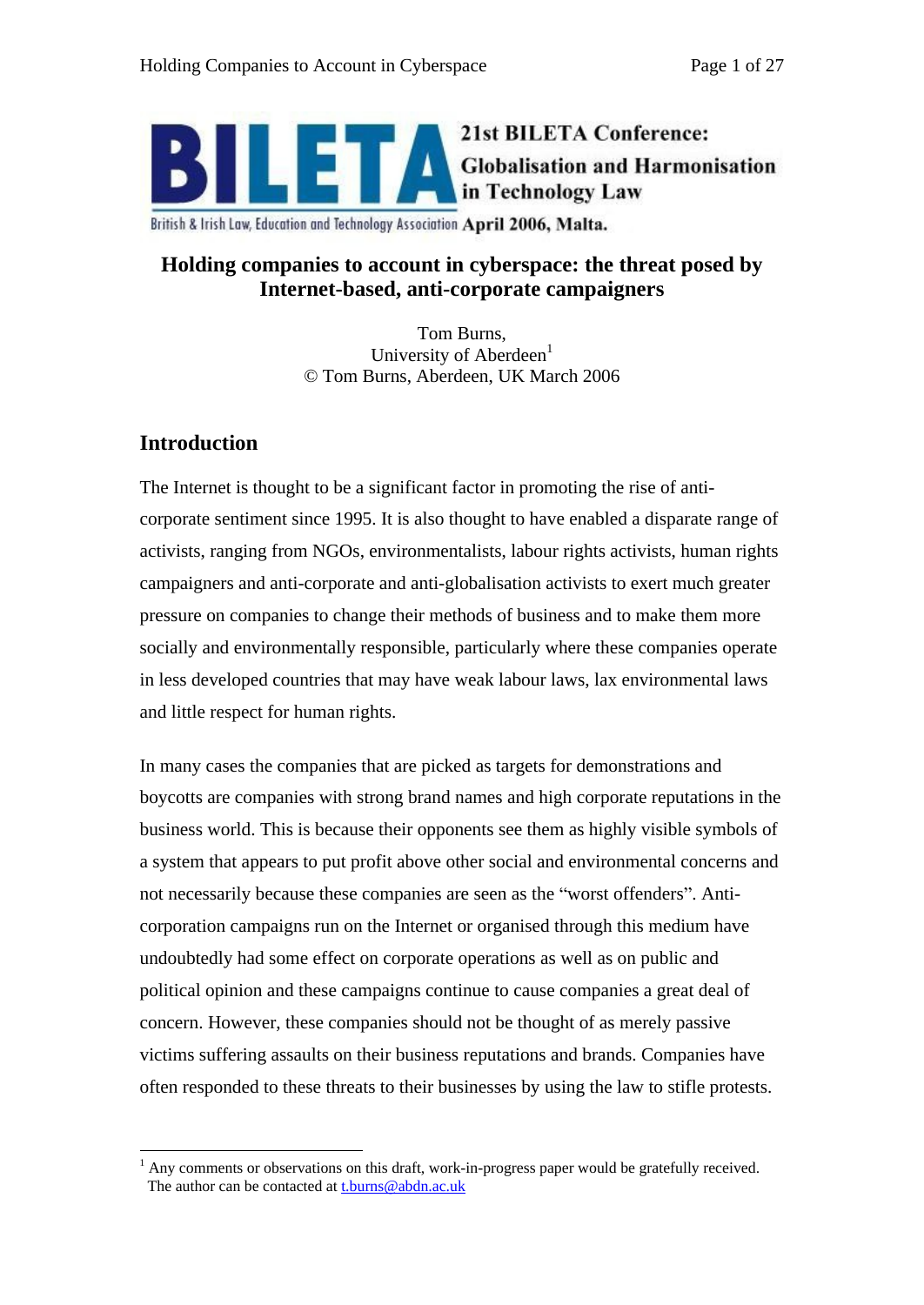They are also constantly seeking new methods to deal with the developing and evolving threat from the anti-corporate campaigners who appear to be so adept at using the Internet as an important tool in their campaigns.

This article seeks to examine the extent to which companies can be held accountable for their alleged social and environmental failings by activists exploiting the potential of the Internet and it seeks to evaluate effectiveness of the corporate response to those campaigns, especially where law and technology is used to defend corporate reputations.

The basic structure of the article is as follows

### **Structure** and the structure of the structure of the structure of the structure of the structure of the structure of the structure of the structure of the structure of the structure of the structure of the structure of th

- 1. An examination of reputation as a valuable corporate asset and as an Achilles heel for companies
- 2. An examination of the use of the internet as a campaign tool against companies
- 3. The costs of damaged corporate reputations
- 4. An evaluation of the main corporate strategies to deal with threats to business reputations
	- 1 the legal strategy
	- 2 the technological strategy
	- 3 the use of reputation risk management technique
	- 4 The engagement strategy,
- 5. Conclusions

# **1. Reputation as a corporate asset and as a corporate weakness**

Companies understand the value of a good reputation and spend considerable sums maintaining them. They realise that a generally positive image of the company can be built up where the company focuses on its core competences and delivers quality goods and services to customers on a consistent basis. Skilful marketing and advertising can also support and promote the intrinsic merits of the company s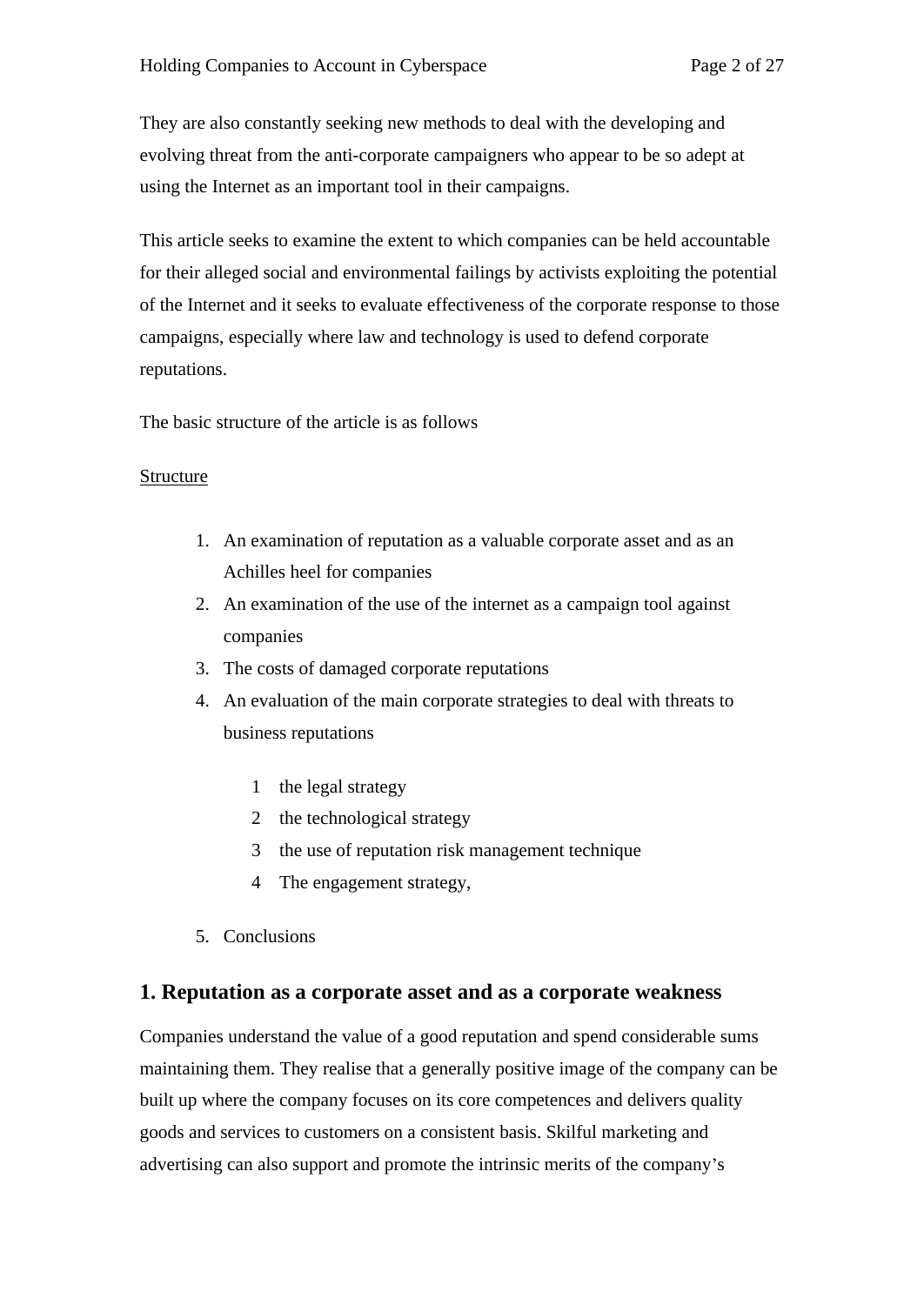products and services, thereby further enhancing its reputation. Where a company is successful in achieving a good reputation, this can be a source of competitive advantage<sup>2</sup> (e.g. in terms of market share). Reputation can also be viewed as a business asset<sup>3</sup>. It is an asset that can be enhanced by turning the company name into a brand. The added value provided by the brand is often referred to as "brand equity" which has been defined as "set of assets (or liabilities) linked to a brand's name and symbol that adds to (or subtracts from) the value provided by the product or service to a firm and/or that firm's customers".<sup>4</sup> Accountants have made various attempts to measure brand equity in financial terms for an on-going business and the methods used are fairly complex<sup>5</sup>. However, some experts believe that a reasonable indication of the considerable financial value of a good reputation can be found in take-over situations. In these cases a good reputation is often acknowledged in the purchase price that a bidder might pay for a business. For example, in the case of Nestlé's bid for the British confectionary firm, Rowntree Mackintosh in 1988, Nestlé paid £2.55 billion for the target company even although the physical assets of Rowntree Mackintosh (in terms of plant and stock) only accounted for one fifth of that purchase price.<sup>6</sup> The reputation of the Rowntree Mackintosh Company as a purveyor of quality confectionary and the strength of the company's branded products (such as "*Kit Kat*", "*Smarties*" and "*Polo Mints*") as market leaders accounted for a significant part of the price paid for the "goodwill" of the company<sup>7</sup>.  $7$ . A construction of the construction of the construction of the construction of the construction of the construction of the construction of the construction of the construction of the construction of the construction of th

For many anti-corporate campaigners, companies with high reputations in the business world and strong brand names are the best targets to draw the public's attention to the failures of the capitalist system in its current state. As the veteran American activist, Ralph Nader noted: "Global brand name recognition has an

<sup>&</sup>lt;sup>2</sup> Reputation can be one of the foundation stones of corporate success according to Professor John Kay. See John Kay: "Foundations of Corporate Success" Oxford, OUP 1995 at page 92

<sup>&</sup>lt;sup>3</sup> Peter Sheldon Green "Reputation Risk Management" London, Financial Times/ Pitman Publishing Co 1992 describes reputation at the very beginning of his book as something that "can often be the single most valuable asset which a business owns" (at page xi). The company's reputation is normally included in the "goodwill" of the business. Goodwill can be allocated a value in

monetary/accountancy terms when a business is purchased.  $4$  D.A. Aaker "Building Strong Brands" New York, Free Press 1996, at page 7

<sup>&</sup>lt;sup>5</sup> See R. Pike and B. Neale "Corporate Finance and Investment: Decisions and Strategies" Hemel Hempstead, Prentice Hall, 1993 at pages 82 to 84

<sup>6</sup> Peter Sheldon Green op cit at page 2

 $<sup>7</sup>$  For further examples of bidding companies paying considerable sums to acquire businesses with</sup> strong reputations and strong product brands, see David Arnold "The Handbook of Brand Management" London, Century Business, 1992, Chapter 10 on Brand Valuations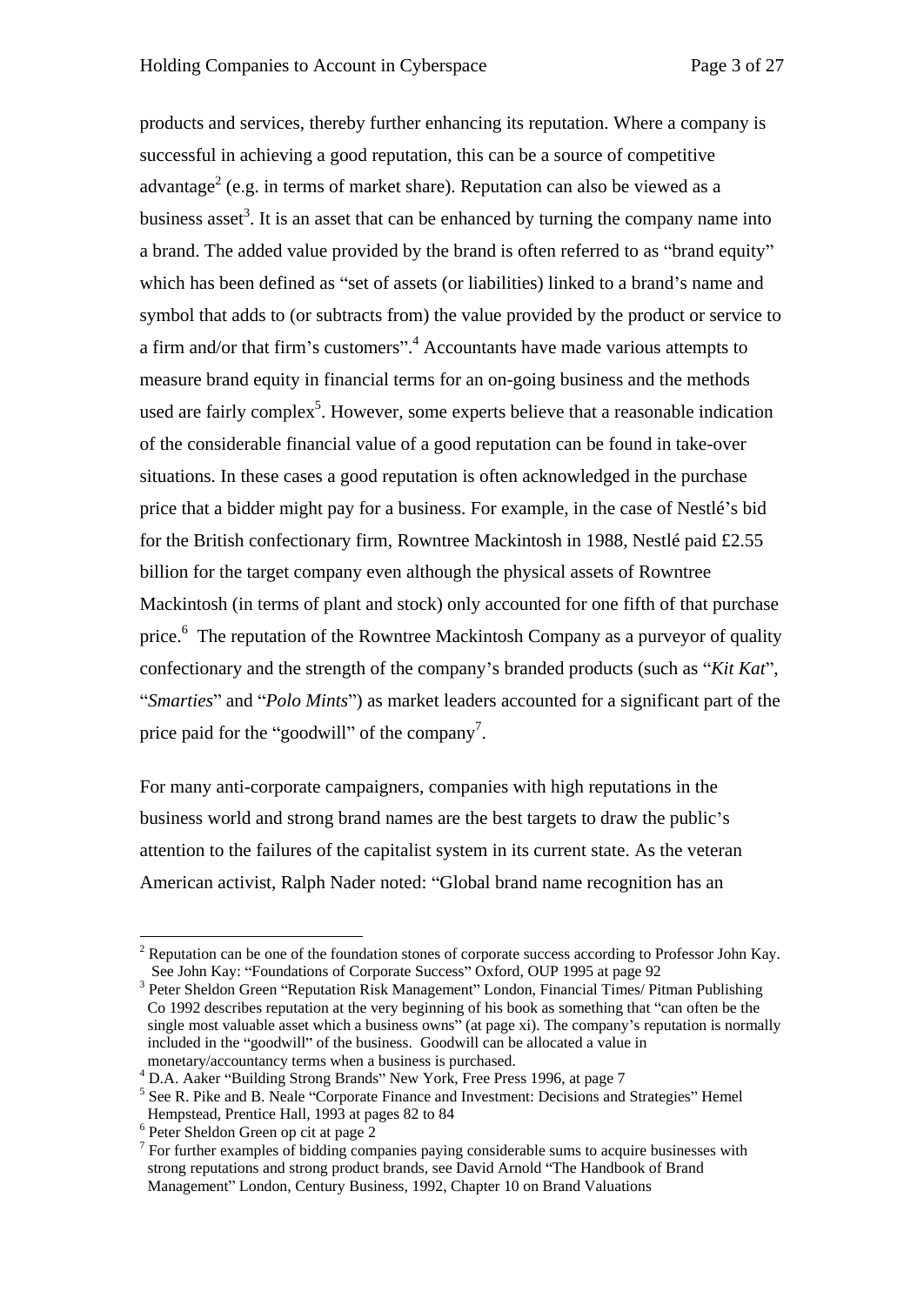Achilles heel of vulnerability. The better known a brand name is, the more vulnerable it is. The consumer movement is just beginning to use Internet technology to exchange information around the world about everything from product recalls to safety complaints<sup>38</sup> By the late 1990s the Internet was being used to build coalitions of interest groups (including trades unionists, human rights activists, environmentalists and anti-globalisation activists) against the selected corporate target and to organise widespread protests and boycotts against companies with global brand name recognition. Many of these campaigns were successful in hurting corporate reputations, damaging brands and impairing the profitability of their corporate targets.

### **2. The use of the Internet as a campaign tool against companies**

The rise in the popularity of the Internet in the 1990s coincided with the increasing public concerns over the impact corporate activities on the economy, society, politics and the environment. This made the public receptive to the anti-corporate messages that campaigning groups were able to disseminate through the Internet. The roots of this public disaffection with companies can be traced back to the late 1970s and 1980s, but it reached new levels of dissatisfaction in the 1990s for reason outlined below and this has created a greater readiness on the part of sections of the public to participate in direct actions against companies in the forms of protest demonstrations, boycotts and political lobbying. Although there were some notable corporate scandals in Britain and the USA in the  $1980s^9$ , it was in 2002 following the collapse of the energy giant,  $Enron<sup>10</sup>$  that the public witnessed some of the largest corporate scandals<sup>11</sup> on record (and in Britain some of the most devastating examples of corporate management failures<sup>12</sup>). These have lowered public confidence in

 $8$  Ralph Nader, quoted in J. Larkin, "Strategic Reputation Risk Management," Houndmills, Palgrave/ MacMillan, 2003 at p123

<sup>&</sup>lt;sup>9</sup> For example the Maxwell pensions scandal<br><sup>10</sup> The Enron Corporation was the biggest corporate bankruptcy in American history with debts of \$63.4 billion, until the collapse of Worldcom in July 2002 with debts of \$103.8 billion. The other major corporate insolvencies in America in the wake of Enron include, Global Crossing with debts

of \$24.1 billion, Adelphia, with debts of \$22.4 billion and Kmart with debts of \$17 billion.<br><sup>11</sup> Since the collapse of Enron there has been close scrutiny of the financial reports of America's major companies. This intense scrutiny has brought to light a number of major accounting scandals. The most notable of these has been the collapse of Worldcom (where executives booked routine costs as business investments) and Xerox scandal (where there was financial mis-reporting of equipment leases). 12 For example the Maxwell pensions scandal, or the poor management decisions that contributed to the

collapse of Marconi or the decline of Equitable Life.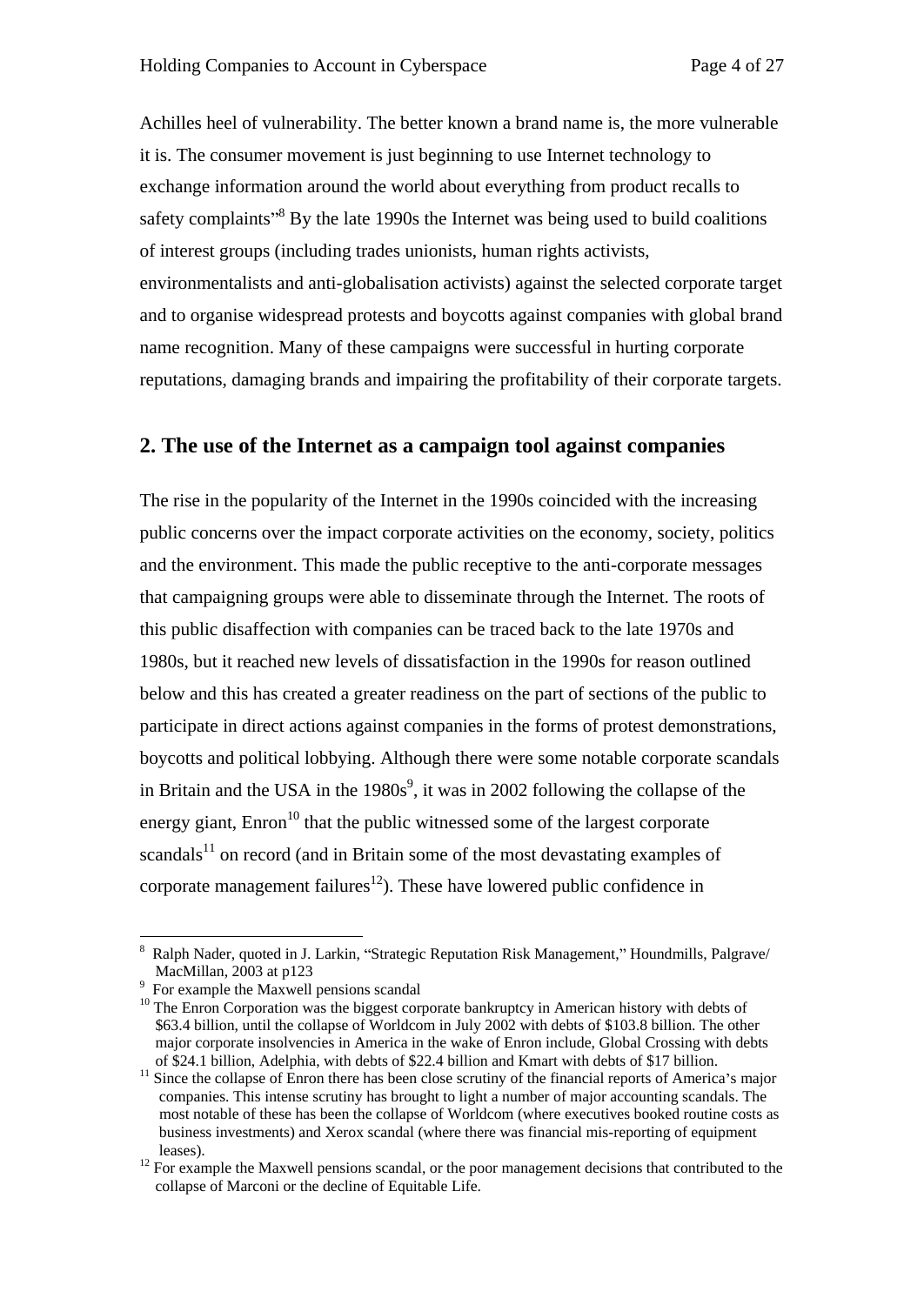companies' financial probity. Nor did public concerns over corporate activities end with financial scandals or issues associated with mismanagement. Economically and socially, the effects of factory closures in Western countries and the concomitant transfer of jobs to cheaper locations in less developed countries by a number of large companies has increased job insecurity in the home states of these multinational companies and has further helped to increase the general anti-corporate public mood, especially where some of these companies are reporting high profits and large pay deals for their directors. News stories that revealed that some large companies were complicit in the poor treatment of workers by sub-contractors in the less developed countries caused public outrage. This outrage was fuelled by the fact that the highly priced branded goods being sold to customers in the West were being made cheaply for those companies by poorly paid workers who were working long hours under some dreadful conditions. Matters were made worse for these companies, from a public relations perspective, when it was revealed that some of these workers were children. **Executive Service Service Service Service Service Service Service Service Service Service Service Service Service Service Service Service Service Service Service Service Service Service Service Service Service S** 

Furthermore, stories that companies were spending large sums of money to lobby governments for favourable treatment in trade, tax and regulatory matters $^{13}$  and in some cases were prepared to work with regimes in other parts of the world with poor human rights records added to the public unease about how companies operated as economic and political actors.

Another factor that made the public more receptive to the anti-corporate agenda of the various campaign groups being disseminated over the Internet was public concerns over the environmental effects of corporate activities. This also reached new heights during the 1990s. Scientific data started to reveal an increase in polluting gases, a growing hole in the ozone layer, a significant reduction in natural habitats and the shrinking of the tropical rain forests. This lead to public demands for tougher environmental controls. The emergence of evidence that global warming is occurring has added further impetus to the cause of environmental protection. Consequently, campaign groups are putting pressure on companies (as well as governments) to play a leading role in reducing environmental damage.

<sup>&</sup>lt;sup>13</sup> Companies have successfully lobbied for the lowering of the tax burden on business and for deregulation. In the UK the Government has set up the Better Regulation Unit in the late 1990s with the aim of cutting "red tape" that "burdens" business.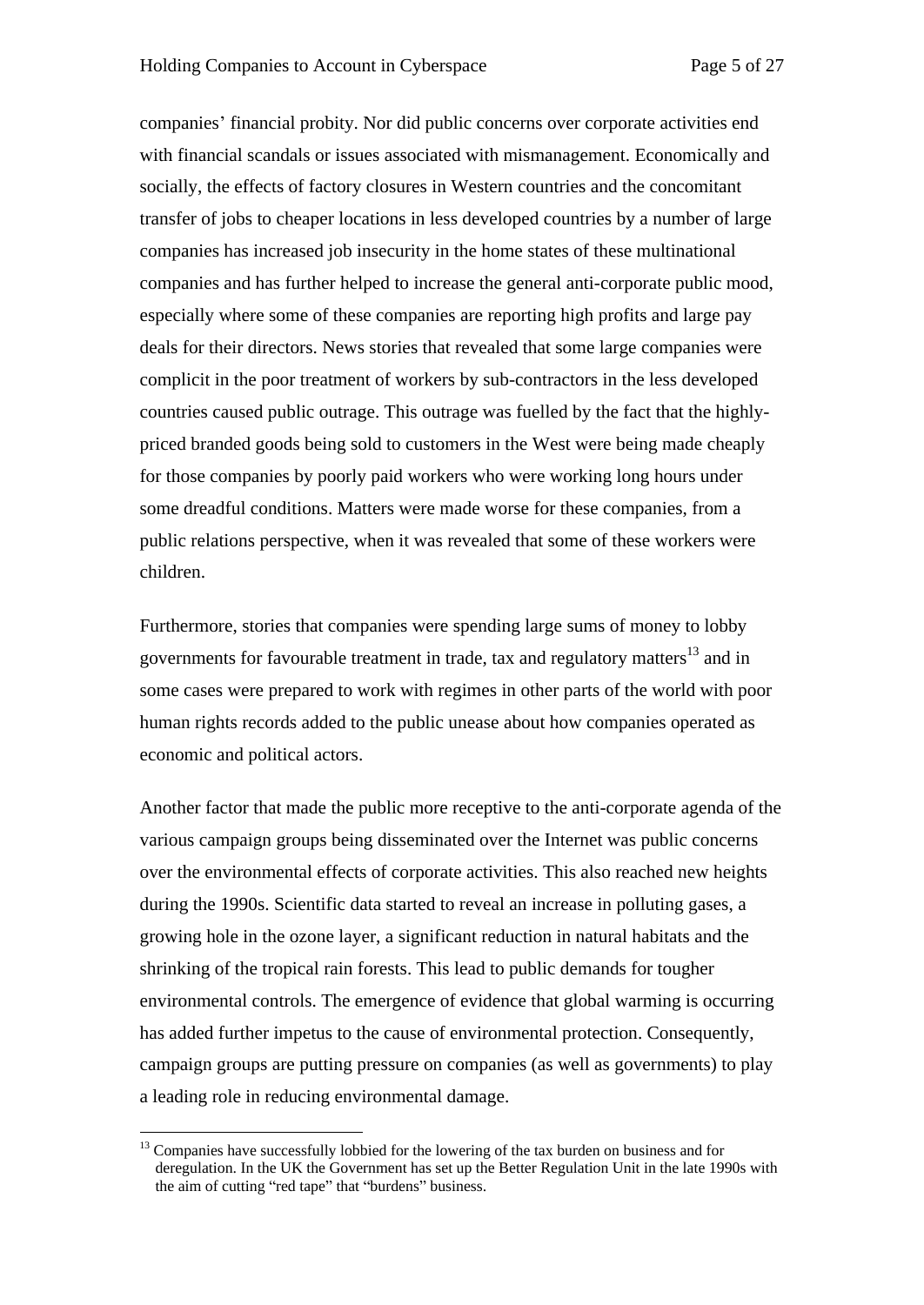The cumulative effect of these trends has been the start of a re-evaluation of the fundamental relationship between society and business, which began in the 1990s. There may be less tolerance for the view (as so eloquently propounded by Milton Friedman) that "the social responsibility of business is to increase its profits".  $14$ Instead there is a growing public conviction that companies exist at the pleasure of society. According to this view, corporate behaviour and methods of operation should fall within the guidelines set by society. Companies, like governments, should be subject to a "social contract" (i.e. an implied set of rights and obligations) which requires them to bear the social and environmental costs of their activities and to mitigate these costs where ever this is possible. Although the specifics of the social contract may change in the light to new circumstances, the central belief that the social contract is the source of business legitimacy<sup>15</sup>. The campaigning groups have been advocating the social contract theory to encourage governments to regulate where companies appear to be shirking their social and environmental obligations.

There has been a response to this lobbying from the business community that shows that it too is no longer prepared to tolerate the old view that the pursuit of profit to the exclusion of social and environmental concerns is acceptable basis for conducting business.16 Indeed many British businesses would claim that through their charitable giving and community involvement programmes over the years they have never accepted the Friedman view of the goal of business should only be about profit. One result of this change in attitudes since the 1990s is the rising number of companies prepared to adopt the precepts of the Corporate Social Responsibility (or CSR) movement, which requires companies to take into account the concerns of the workers and the local community; to act in an environmentally responsible way and to be involved in community projects. Under CSR companies are also required to report on the impact of the economic activities on society and the environment and how they are trying to ameliorate the negative effects of their activities. However, many activists remain sceptical about this corporate trend and are concerned that the CSR

<sup>&</sup>lt;sup>14</sup> M. Friedman: "The Social Responsibility of Business is to Increase its Profits" The New York Times Magazine, September 13, 1970.

<sup>&</sup>lt;sup>15</sup> T. Donaldson: "Constructing a social contract for business" in T. Donaldson & P. Werhance: "Ethical issues in Business"  $(2<sup>nd</sup> Edition)$ , pp 153-165 Englewood Cliffs, Prentice Hall, 1983

 $16$  Most businesses in Britain have tended not to adhere strictly to the Friedman philosophy. Many businesses have engaged in philanthropy and sponsorship of community activities.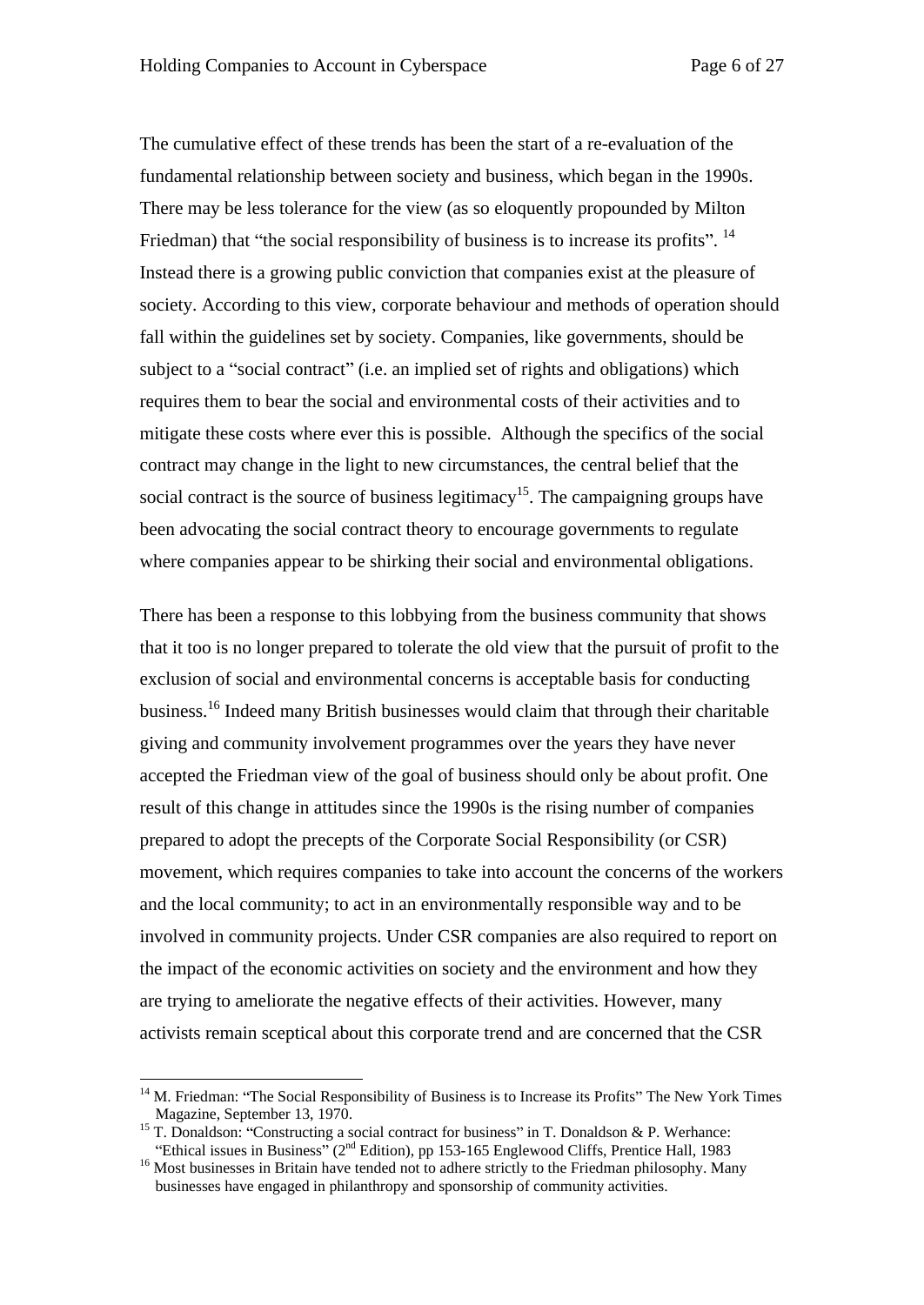reports are often un-audited. Sceptical critics of CSR are also concerned that, in some cases, the companies' commitment to the CSR precepts may be weak because their chief reason for adopting the CSR principles has been to boost the company's public relations image.

Given this background it is possible to understand how activists in the estimated 26,000 NGOs with operations in more than one country (such as Friends of the Earth, Conservation International, CorpWatch, and Greenpeace)<sup>17</sup> were able to tap into this public discontent with companies to further their various causes. In this process the use of the Internet has played, and will continue to play, a vital role.

Although the Internet was still a fairly new technology in the early 1990s, anti corporate groups and NGOs were quick to exploit its potential to gain publicity and public support for their causes. Through the use of e-mail and discussion groups on the Internet, information about corporate activities in different parts of the world could be gathered, collated and then disseminated to the public via the activists' web sites. The advantage of disseminating information through the Internet is that it effectively eliminates the problems that campaigning groups used to face about getting exposure for their stories through the traditional media. In this respect the Internet acts as an unmediated mass-broadcasting medium for the activists, where they can disseminate their views largely free from the traditional media's editorial control. Furthermore, the activists have discovered that they have abetter chance of getting their stories onto the traditional media by using the Internet. With proliferation of television stations in the 1990s and the consequential demand for news stories to fill their 24-hour news needs, activists realised that they could gain greater publicity for their own stories of corporate misdeeds, if they could interest the traditional media with stories that were suitably sensational and sure to provoke public outrage. Activists soon discovered that their Internet stories covering issues affecting human health and safety or human rights or labour rights or the environment could capture the interest of the traditional media and help the campaigners reach a mass audience. Activists have also found that web sites, such as IdealsWorks, which can guide

<sup>&</sup>lt;sup>17</sup> J. Larkin: "Strategic Reputation Risk Management," Houndmills, Palgrave/ MacMillan, 2003 at p17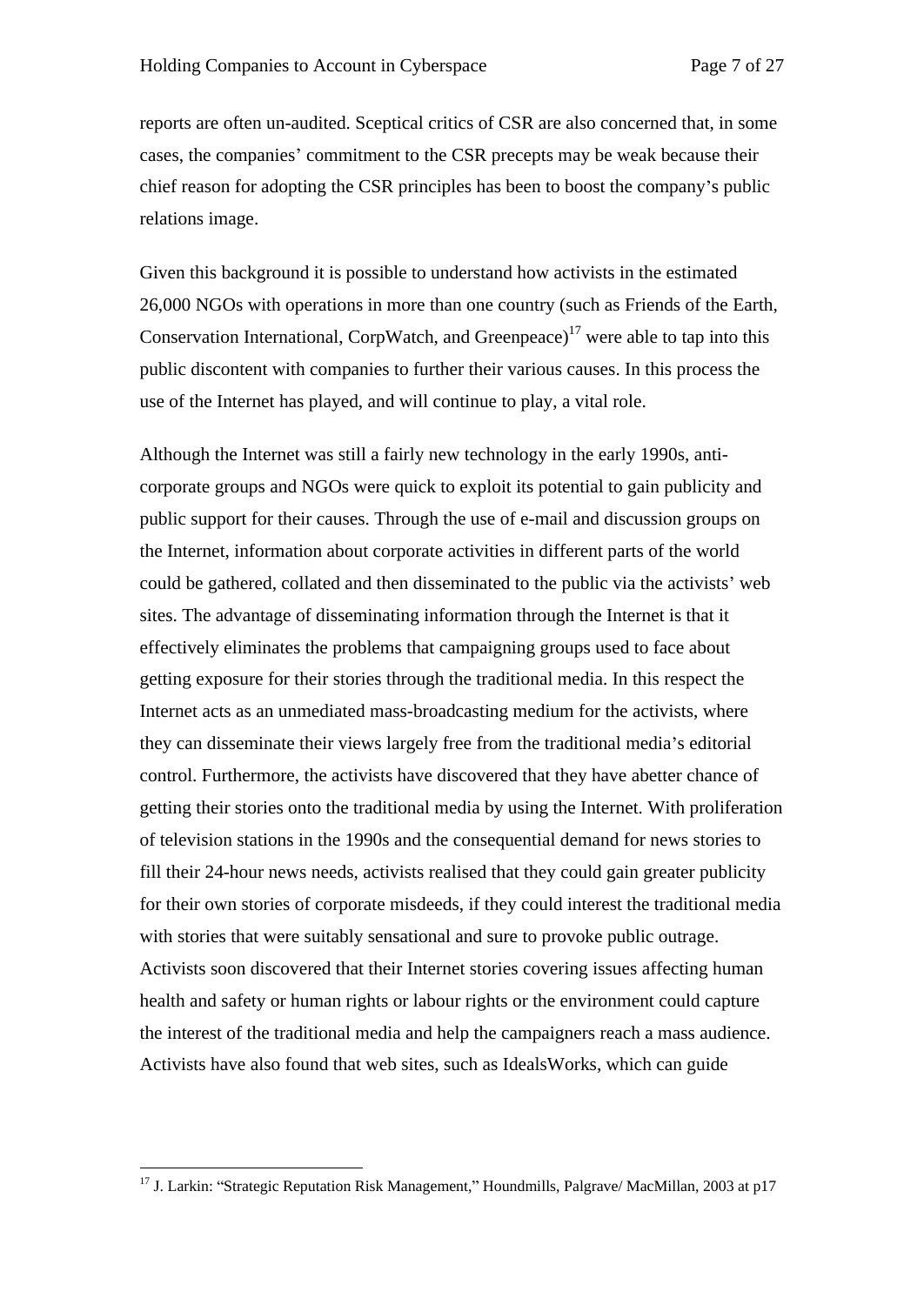consumer-spending power towards companies that act in a socially or environmentally responsible manner, can also encourage good corporate behaviour.<sup>18</sup>

The Internet soon became a crucial factor in building international coalitions with people who shared some of the same concerns about the social, political and environmental impact of companies. Taking their inspiration from Tim Berners-Lee<sup>19</sup> who once said that, "the web is more a social creation than a technical one.... designed... for social effect, to help people work together, and not as a technical toy"<sup>20</sup> activists have been using e-mails, discussion groups and other forms of conversational media on the Web to engage others in their campaigns. The Internet has permitted the creation of a loose alliance of anti-capitalist activists, trade unionists, environmentalists and various NGOs that were successful in disrupting trade talks in Seattle, in December 1999, Washington and Melbourne in 2000 and Quebec, Gothenburg and Genoa in  $2001$ <sup>21</sup>

The Internet has also proved to be an invaluable tool for organising and co-ordinating protests and boycotts of company products. As one public relations expert admitted, "one of the major strengths of pressure groups... is their ability to exploit the instruments of the telecommunications revolution. Indeed, the beauty of the Net for activists is that it allows coordinated international actions with minimal resources and bureaucracy".<sup>22</sup> Klein gives several examples of the Internet being used by activists to co-ordinate their protests. In one case an action group of environmentalists, were able to block major roads in a number of cities by using the Internet to co-ordinate the assembly of hundreds of people at the targeted road sites at very short notice, which caught the authorities unprepared.<sup>23</sup> In another case, Klein records how an international campaign of protest against the sports ware company, Nike was co-

<sup>&</sup>lt;sup>18</sup> The philosophy of IdealsWork is stated in their home page: "Change companies and change the world. No matter which issues you care about, chances are that companies have a lot to do with them. Changing the practices of companies is a key to building a brighter future. And as powerful as companies are, there's something even more powerful: you. Companies do what customers want. In fact, the main reason companies have not been more environmentally and socially responsible is be cause customers haven't demanded it. Ideals Work is here to change that — by giving you information about what companies do, and making it easy for you to do something about it. See <http://www.idealswork.com/home.asp?from=/index.asp>

<sup>&</sup>lt;sup>19</sup> He is credited with inventing the World Wide Web<br><sup>20</sup> Tim Berners-Lee: "Weaving the Web" London: Orion Books, 1999 at page 133.

<sup>&</sup>lt;sup>21</sup> R. Burnett & P. D. Marshall: "Web Theory" London, Routledge, 2003 at page 166-167

 $22$  Naomi Klein: "No Logo", London, Flamingo, 2000, at page 395

<sup>&</sup>lt;sup>23</sup> ibid, pp312-315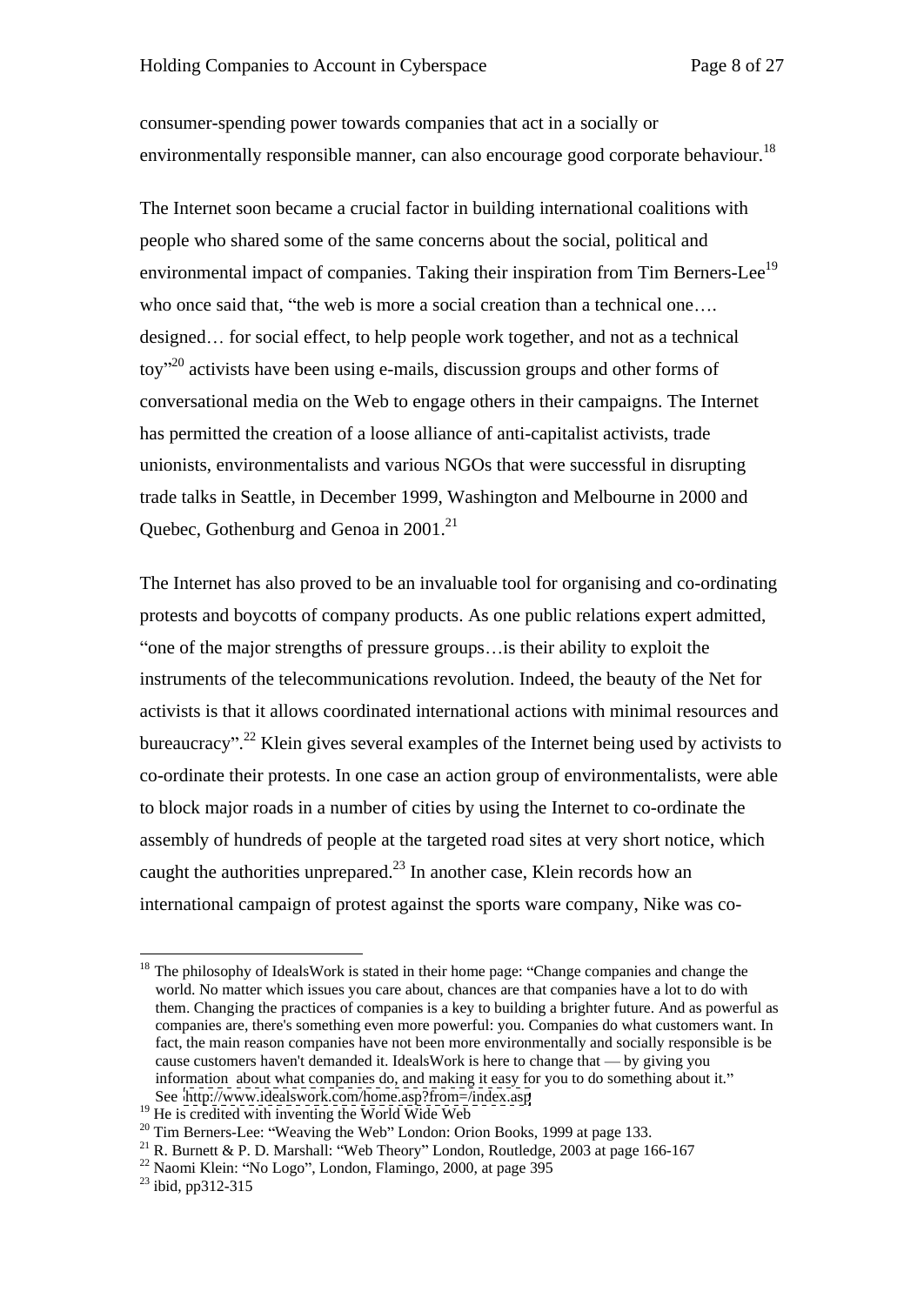ordinated at the local level by using the Internet to send downloadable pamphlets for distribution at local protest rallies. Later that same day the campaigners were able to use the e-mail facility to allow local groups to file detailed e-mail reports of their local protests in order to disseminate a complete picture of the day s events and successes during this international protests to all of the other groups taking part in that day of action against the company.<sup>24</sup>

The Internet as a vehicle for the instant transmission of stories and reports has allowed campaigners to catch companies unprepared for the assaults that have been inflicted upon their reputations. When reports of corporate wrongdoing are circulated on the web and are picked up by the broadcasting and print media, companies have sometimes found it difficult to present a clear rebuttal of the allegations made against it as it can take the company some time to assemble the facts to present a coherent case against the accusations of corporate culpability (assuming, of course, that the company in question is innocent of wrongdoing).

As the Internet develops new media, activists have been quick to exploit their potential. Podcasts give the anti-corporate activists the chance to disseminate information about corporate failings to the concerned public at a time and place of each listener's choice. In addition, the emergence of the new conversational media on the web in the form of wikis<sup>25</sup> (which is a group communication medium that allows the users to edit the content and the organisations of the contributions on the web page) and in the form of web logs or "blogs" offer activists new ways of engaging their supporters and even their opponents in dialogue. Web logs or "Blogs" are being used to inform supporters and the public about the latest developments in their campaigns and they encourage responses to these developments by offering a facility to add to the campaigner's blog. Blogs are becoming particularly important for NGOs and other dissident voices to make their views heard. Blogs have been referred to as a new form of journalism"<sup>26</sup>. Blogging permits anyone with a computer and a blogging programme, such as "Typepad," to post stories about corporate misdeeds

 $^{24}$  ibid, p395

<sup>&</sup>lt;sup>25</sup> Ward Cunningham, the creator of the first wiki in 1995, defines a wiki as "a piece of server software that allows users to freely create and edit web page content using any web browser. A Wiki support hyperlinks and has a simple text syntax for creating new pages and cross links between internal pages". See http://wiki.org/wiki.cgi?WhatIsWiki

<sup>&</sup>lt;sup>26</sup> Larry E. Ribstein "Initial Reflections on the Law and Economics of Blogging" (2005) University of Illinois College of Law, Law and Economics working paper No 25 at page 3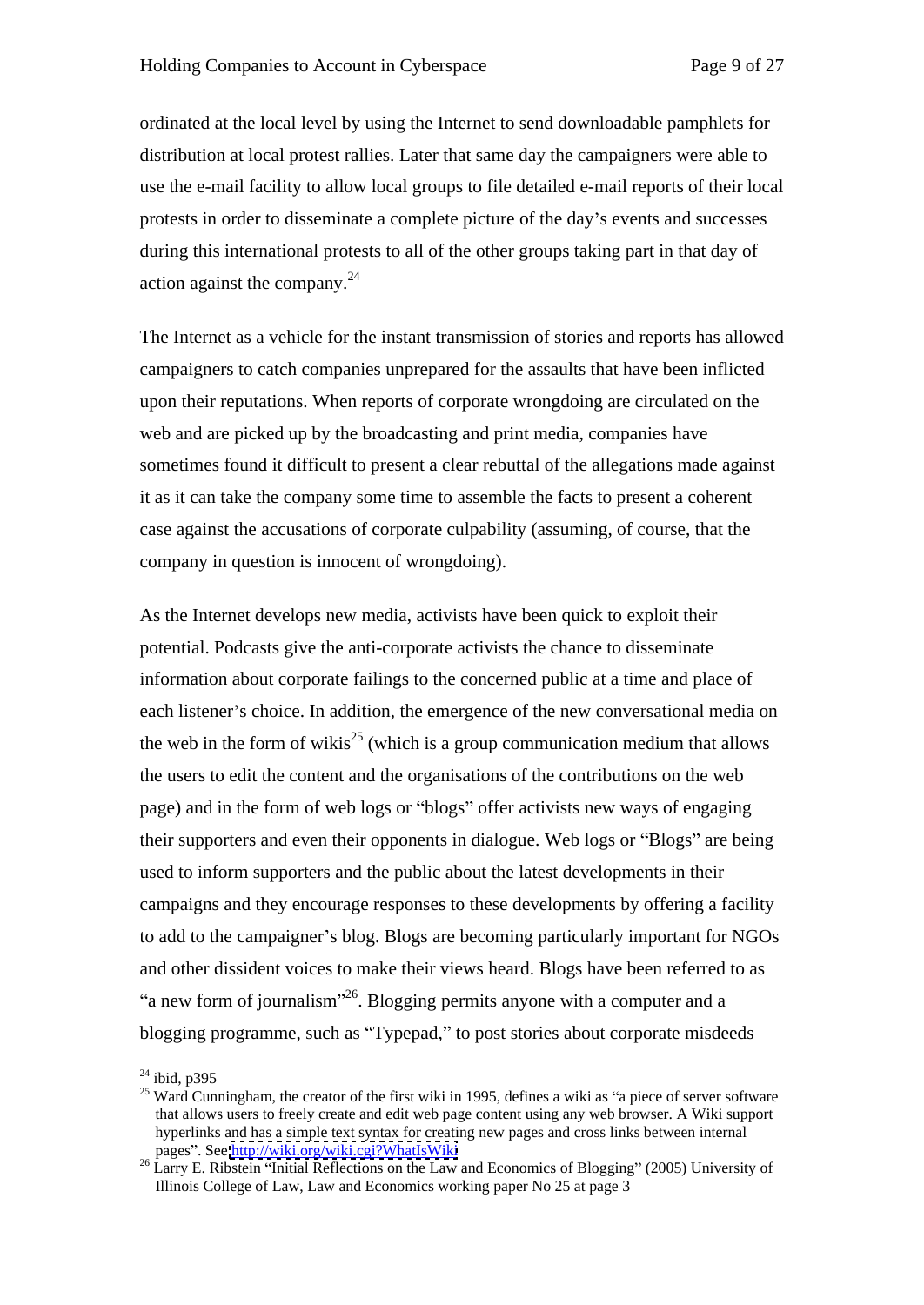and to have those stories disseminated world wide on the Internet. Unlike print or broadcast journalism, there is no vetting of these stories before they are disseminated, so views and stories that may not have been published in the traditional media can find an outlet in blogs. Technically, a blog or web log is simply a web page where the author can post his or her views on any topic. It has been defined as "a hierarchy of text, images, media objects and data, arranged chronologically, that can be viewed in an HTML browser<sup> $27$ </sup> The key technical features which enable blogs to work so effectively have been described by Professor Ribstein in some detail. He states that each blog has a title, date and perma-link that gives is web address. The home page has the most recent posts. If enabled by the author, readers can insert comments below each post. RSS feeds let people who use news aggregators such as Bloglines<sup>28</sup> to "subscribe" to the blog. This is one way blogs are disseminated quickly across the web. Each blog post "pings" or notifies, change aggregators to signal the web that the post has been made. A track-back address enables the other blogs to ping the blog when they refer to it. The blog author can then track who is referring to him and the blog itself includes a running record of track-backs under each post. Blogs have blogrolls that establish the blog in communities of other blogs"<sup>29</sup>

However, despite the enabling technology that makes it so easy to create a blog, there remains one big problem with this technology. This is that there is no guarantee that it will be read by significant numbers of people, unless it can be found easily on the web in a Google search. For a blog to appear in a high-ranking position in a "Google blog" search" and thereby increase its readership, its content would need to have some credibility so that the number of incoming referral links would be significantly to allow it to rank highly in a Google blog search. From the discussion above, it is clear that activists have been able to tap into a mood

of public discontent and are using the Internet in new and imaginative ways to make their campaigns against socially and environmentally irresponsible companies more

<sup>&</sup>lt;sup>27</sup> David Winer "What makes a weblog, a weblog?" May 2003, available at http://blogs.law.harvard.edu/whatMakesAWeblogAWeblog.

<sup>&</sup>lt;sup>28</sup> "Bloglines" is a free online service for searching, subscribing, creating and sharing news feeds, blogs and rich web content. With Bloglines, there is no software to download or install; all one has to do is register as a new user and one can instantly begin accessing a personal account any time, from any computer or mobile device. See [www.bloglines.com](http://www.bloglines.com)

<sup>&</sup>lt;sup>29</sup> Larry E. Ribstein: "Initial Reflections on the Law and Economics of Blogging" (2005) University of Illinois College of Law, Law and Economics working paper No 25 at page 4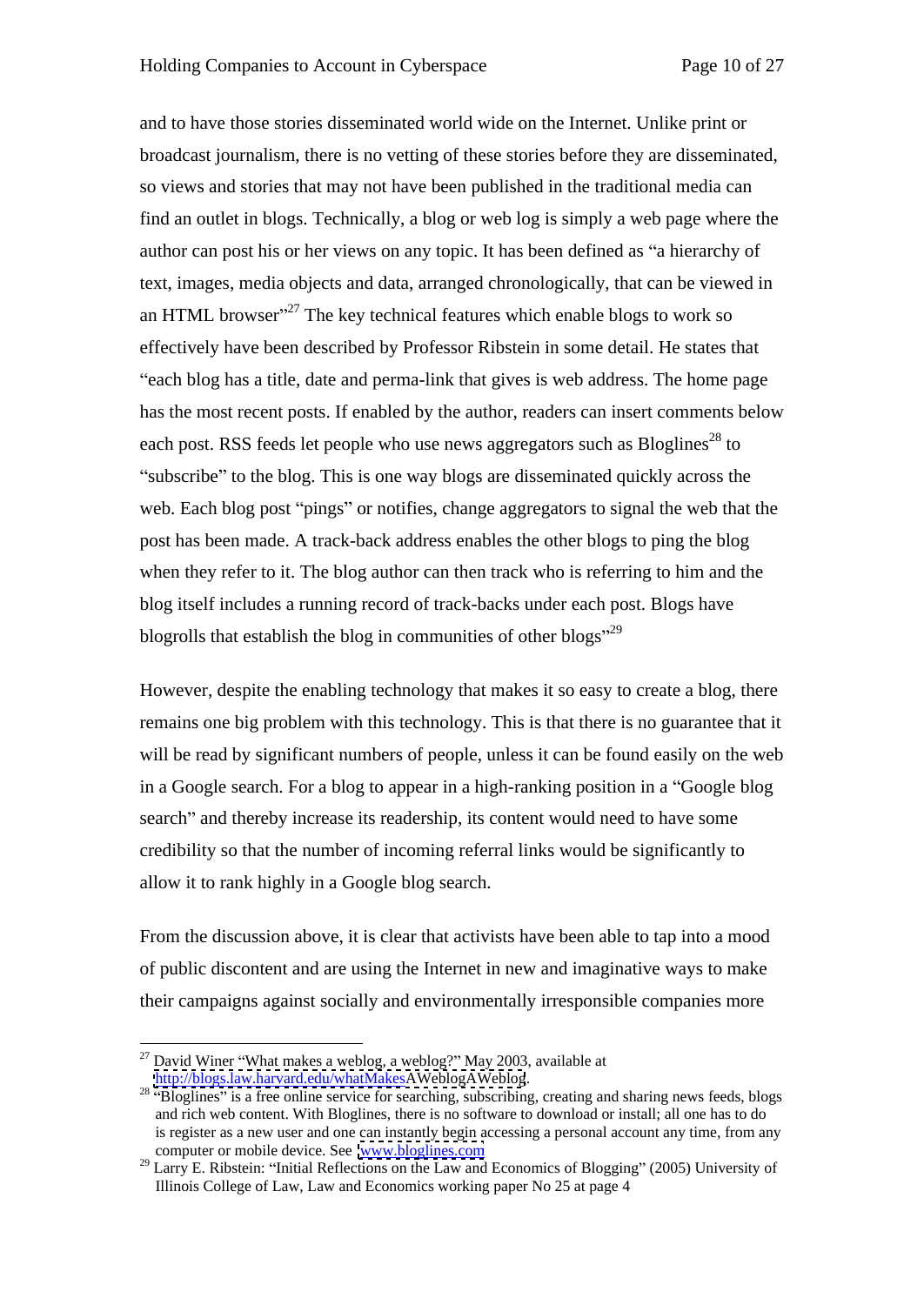effective. Perhaps Tony Juniper of Friends of the Earth was not exaggerating when he claimed the Internet is "the most potent weapon in the toolbox of resistance."  $30$ 

### **3. The costs of damaged reputations**

Although companies spend a great deal of time and money in building a positive reputation with suppliers, customers and regulators over a period of many years, a reputation can turn out to be a very fragile thing. If a company is responsible for serious incident it is possible that the company's reputation will be damaged permanently. A dramatic example of how a company's reputation can be shattered in the aftermath of a disaster is the case of Union Carbide in Bhopal, India. This case also illustrates how, in the pre-Internet era, the traditional print and broadcasting media was more than capable of helping to demolish a company's reputation by saturation coverage of stories about corporate failings. It also provides a warning to companies in our current period that if they find themselves in a situation similar to that of Union Carbide they might find the destruction of their corporate reputations greatly accelerated as a result of the power of the Internet.

In the Union Carbide case a 50% owned Indian subsidiary<sup>31</sup> of Union Carbide was the site of an industrial accident in Bhopal, India that claimed the lives of thousands. The accident was caused when a leak at the chemical plant released 42 tons of toxic gas into the air causing 2,000 deaths immediately, and a subsequent 4,000 deaths. The gas cloud also injured 200,000 people living in close proximity to the plant resulting in 60,000 of them suffering permanent injury. This accident led to the American parent company being described as the perpetrator of the world's worst industrial disaster.<sup>32</sup> After the accident, it took Union Carbide 5 years to offer a settlement to the victims. It then took a further five years for the Indian courts to sift the claims and award the compensation. The accident and its aftermath left the reputation of Union Carbide in tatters, leading to its sales and profits dropping dramatically. In the period from 1984 to 1992, the company's sales fell from \$9,900 million in 1984 to \$4,800 million in 1992 and as a consequence the company had to reduce its workforce from 98,400 to

 $30$  Quoted in Naomi Klein: "No Logo" op cit, p 396

<sup>&</sup>lt;sup>31</sup> Union Carbide owned 50.9% of the shares and the Indian government and other Indian interests held the remainder.<br><sup>32</sup> D. Dembo, W. Morehouse and L. Wykle "Abuse of Power: Social Performance of Multinational

Corporations: The Case of Union Carbide" New York. New Horizon Press, 1990 page 5.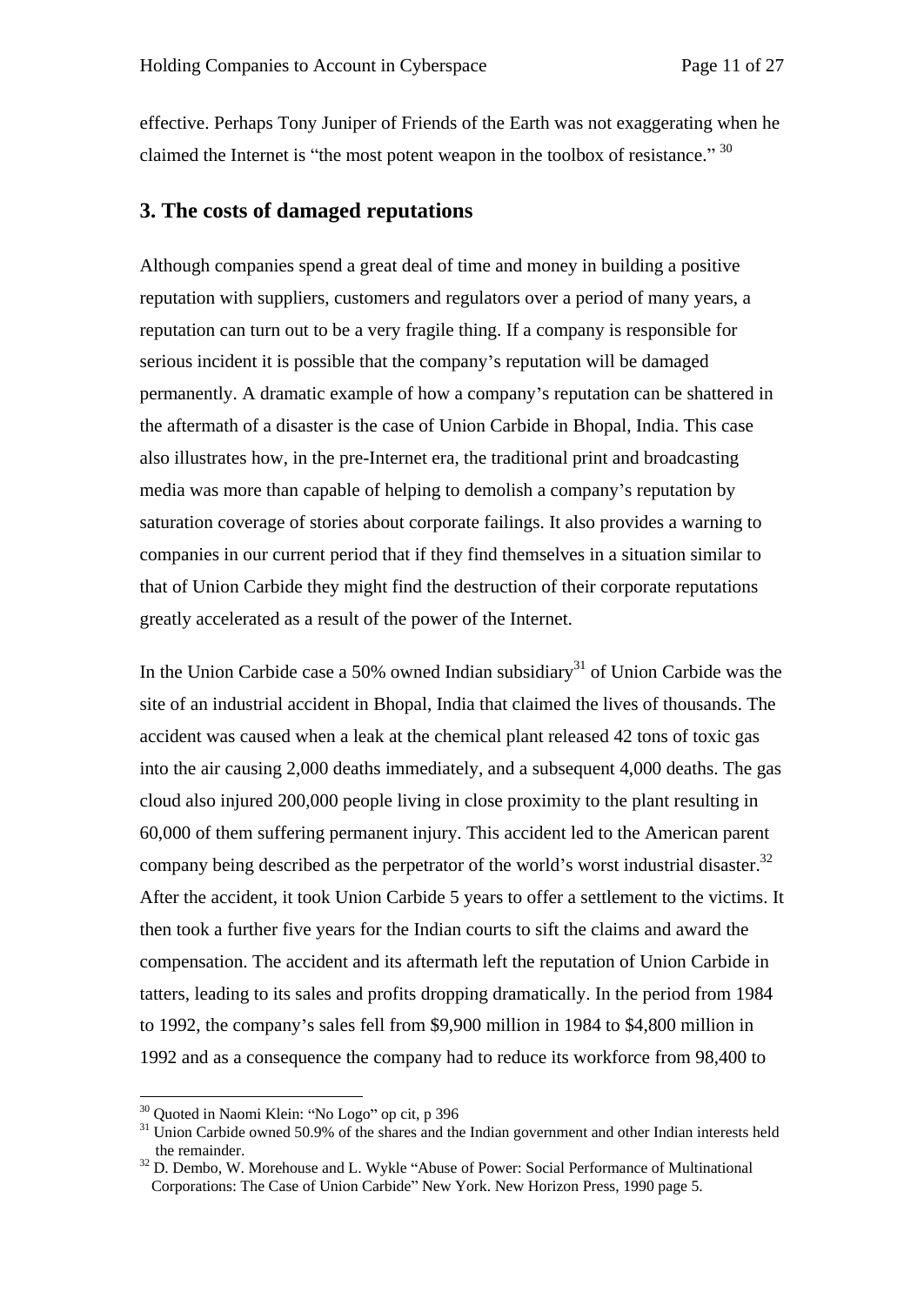12,000 The chairman of Union Carbide recognised the impact of the disaster on the company's fortunes when he said: "[In the 1970s] our safety record was unequalled among manufacturers. Our employees were healthier than most other people, and we were aggressively establishing ourselves competitively in the markets of the world. Then, in a few short years, our world seemed to change. Today we are one of the most feared and misunderstood industries in the history of the planet".<sup>33</sup>

In the age of the Internet companies are facing a tougher challenge when they try to protect their reputations in the wake of disasters or scandals. Bad news about the company can go "global" very quickly, but the company might be reluctant or unable to offer an equally quick response. Sometimes this is because the company under scrutiny will want to investigate the allegations about its activities for itself in order to be in possession of the full facts. However, the delay in responding to their accusers is more often because the company will want to clear their statements with their legal advisers before issuing them to an inquiring media. It was in this age of the Internet that Arthur Andersen, the global accountancy firm, found its reputation destroyed following a criminal investigation at one of its branch offices in Texas. Arthur Andersen was formerly one of the "big five" auditing firms in the world  $34$ . 34 Arthur Andersen was formerly one of the "big five" auditing firms in the world<sup>34</sup>.<br>Like the other members of the "Big Five", Andersen consisted of a network of local

partnerships, enjoying a fairly high degree of autonomy and linked together under a general master partnership agreement. The global brand of Arthur Andersen lost its credibility and professional reputation in the eyes of its corporate clients worldwide when its Texas partnership shredded documents and deleted computer files that related to the local partnership's work at Enron following a subpoena from Federal officials for Enron-related documents<sup>35</sup>. Although the Andersen organisation was ultimately only fined \$500,000 (£322,000) and sentenced to five years probation for the offence<sup>36</sup>, the reputation of the global firm was so badly damaged by what had happened in its Texas branch that the business collapsed<sup>37</sup> and 28,000 people lost their

<sup>&</sup>lt;sup>33</sup> D. Dembo, W. Morehouse and L. Wykle op cit, page 1.<br><sup>34</sup> The other major firms (now known as the "big four") are PwC, Ernst & Young, Deloitte and KPMG

<sup>&</sup>lt;sup>35</sup> P. C Fusaro & R. M. Miller: "What Went Wrong at Enron" Hoboken, New Jersey, John Wiley & sons Inc, 2002, p124-131 sons Inc, 2002, p124-131

<sup>&</sup>lt;sup>36</sup> "Enron auditor fined \$500,000" BBC News <http://news.bbc.co.uk/1/hi/business/2334761.stm>

 $37$  Dale Neef: "Managing Corporate Reputation and Risk" Boston (USA), Butterworth-Heinemann, 2003 at page 192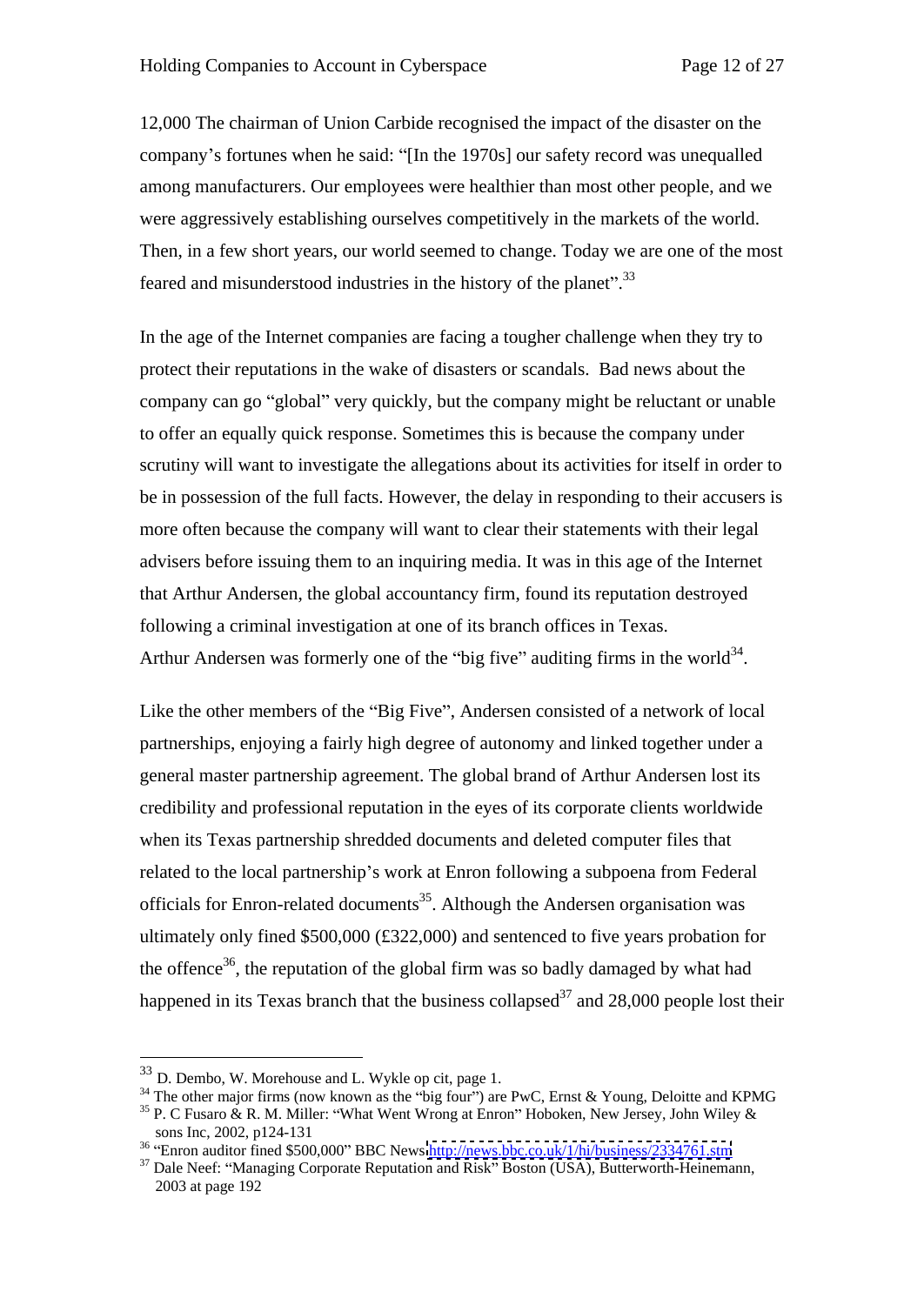jobs.38 Later, the American Supreme Court decision overturned the conviction in 2005, but that legal victory has done little to revive what has been left of the former accounting giant.<sup>39</sup>

The Andersen and Union Carbide cases are extreme examples of companies that have failed to live up to their corporate reputations and have had to pay the ultimate price for their alleged defaults. However, in the normal course of events, anti-corporate campaigns can have effects on companies that may fall far short of corporate destruction, but nevertheless do hurt the companies' operations and revenues and put significant pressure on them to change their corporate behaviour. In a number of high profile cases documented by  $Klein^{40}$  some well-known companies, such as Nike, McDonald's, Shell, were targeted for direct action by campaigners. The use of the Internet played a key role in all of these campaigns $41$  and the net results of the various protests; boycotts and bad publicity for the companies concerned was a change in corporate behaviour to meet at least some of the demands of their opponents. As Klein concludes form her review of a larger number of campaigns: "Dozens of brandbased campaigns have succeeded in rattling their corporate targets, in several pushing them to substantially alter their [corporate] policies". $42$ 

Thus, in many cases the company may decide that it is cheaper to compromise than resist the demands of the activists that are damaging their corporate reputations

# **4. An evaluation of the main corporate strategies to deal with threats to corporate reputations**

Companies could adopt an adversarial or a conciliatory approach towards their critics. They could even adopt a mixture of both if that would improve their chances of success. The choice will largely depend upon the circumstances of each case. Currently companies have four main strategies to deal with the threat from groups using the Internet. The first of these is to use the law to protect the company's reputation from unjustified attack. The second is to use technology to block or

 $38$  "Andersen conviction overturned" CNN Money.com at

[http://money.cnn.com/2005/05/31/news/midcaps/scandal\\_andersen](http://money.cnn.com/2005/05/31/news/midcaps/scandal_andersen) ibid. p1  $39$  ibid, p1

 $^{40}$  N.Klein op cit, chapter 16<br> $^{41}$  ibid, pp395-396

 $^{41}$  ibid, pp395-396

 $42$  ibid, p 361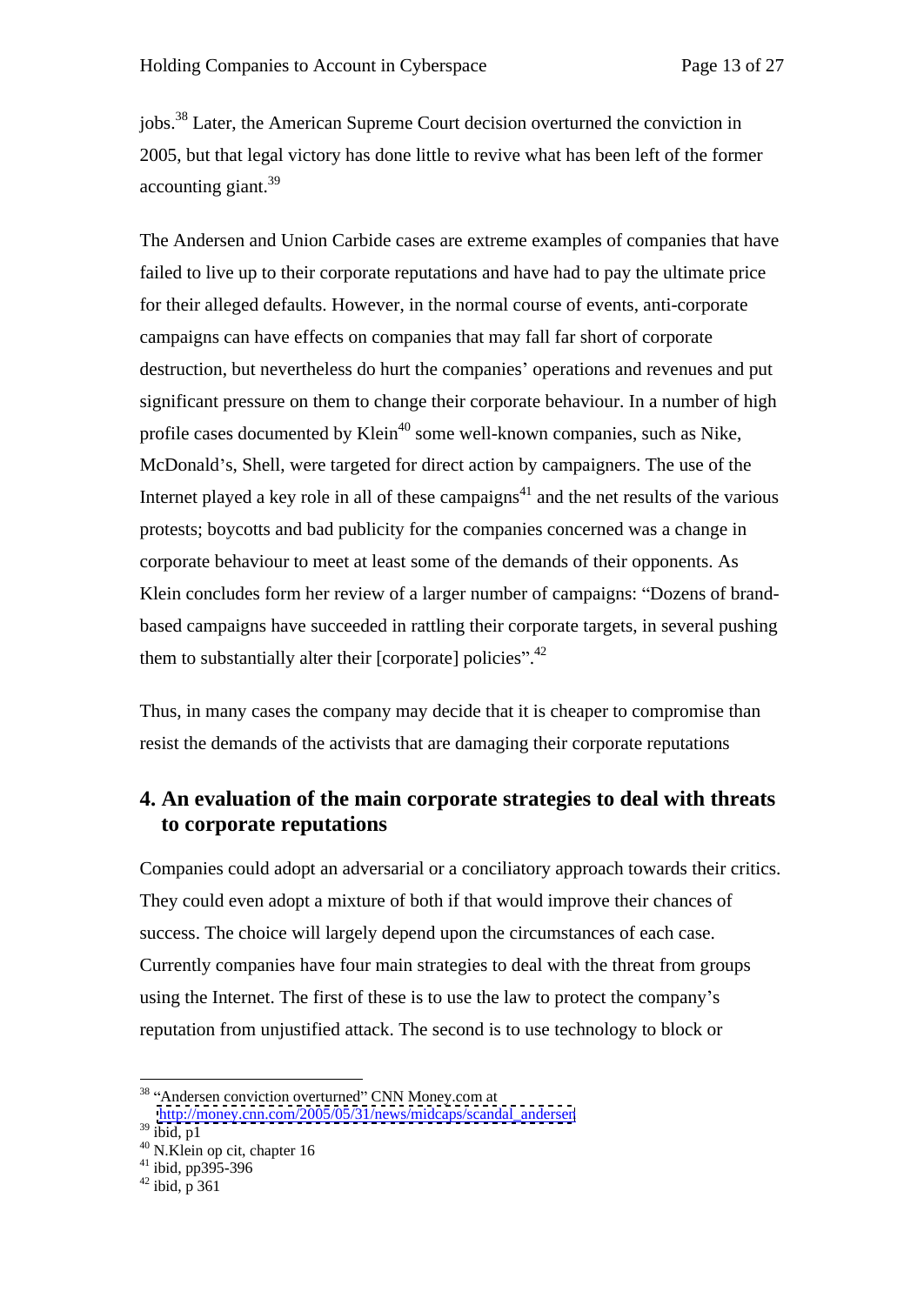counteract negative stories on the Internet. Thirdly, companies may decide to adopt a reputation risk management strategy, which among other things may help the company to anticipate and then eliminate potential problems that could harm the company s reputation. And finally, companies may decide to adopt a conciliatory approach towards their critics in order to engage their opponents in discussions over how to deal with the issues that are causing the activists concern. Let us examine each of these in turn to determine their scope and identify their possible limitations.

#### **4.1 Law**

There are a number of laws, which can be used to prevent unjustified and damaging attacks on a company's reputation via the Internet. The most obvious one is the law of defamation. Although this is a law that is used more often by natural persons, the law of defamation also protects corporate reputations.43 In addition, various other laws such as the tort of injurious falsehood, the common law of passing off, trademark law, the rules governing Internet domain names and even copyright law could have some role to play in the defence of a corporate reputation over the Internet. What shall become apparent from this analysis is that the legal option is not the complete solution for companies engaged is a struggle with activists. In some cases legal action has had the unfortunate consequence for the claimant company in assisting the protesters to reach a wider audience as a result of the publicity surrounding certain trials. Thus, while the legal strategy may be a very important one for companies, it should not be the only option a company considers.

With regards to the law of Defamation, it is important to state that there is a basic principle in our society that critics of companies should be allowed to uncover corporate wrongdoing and publish devastating stories about companies if these stories are based on the facts that have been obtained from investigations into corporate activities. The law will not protect a corporate reputation that is unwarranted and there is a wider public interest in having wrongdoers held to account in law. However, if a company s critics are careless or mendacious and defamatory statements are published on a web page, these falsehoods are potentially actionable by the company

<sup>&</sup>lt;sup>43</sup> If a company's business or property is affected by defamatory statement it has the right to sue for damages. This principle was established in the nineteenth century: Metropolitan Saloon Omnibus Ltd v Hawkins (1859) 4 H & N 87; South Hetton Coal Co Ltd v North Eastern News Association Ltd [1894] 1 QB 133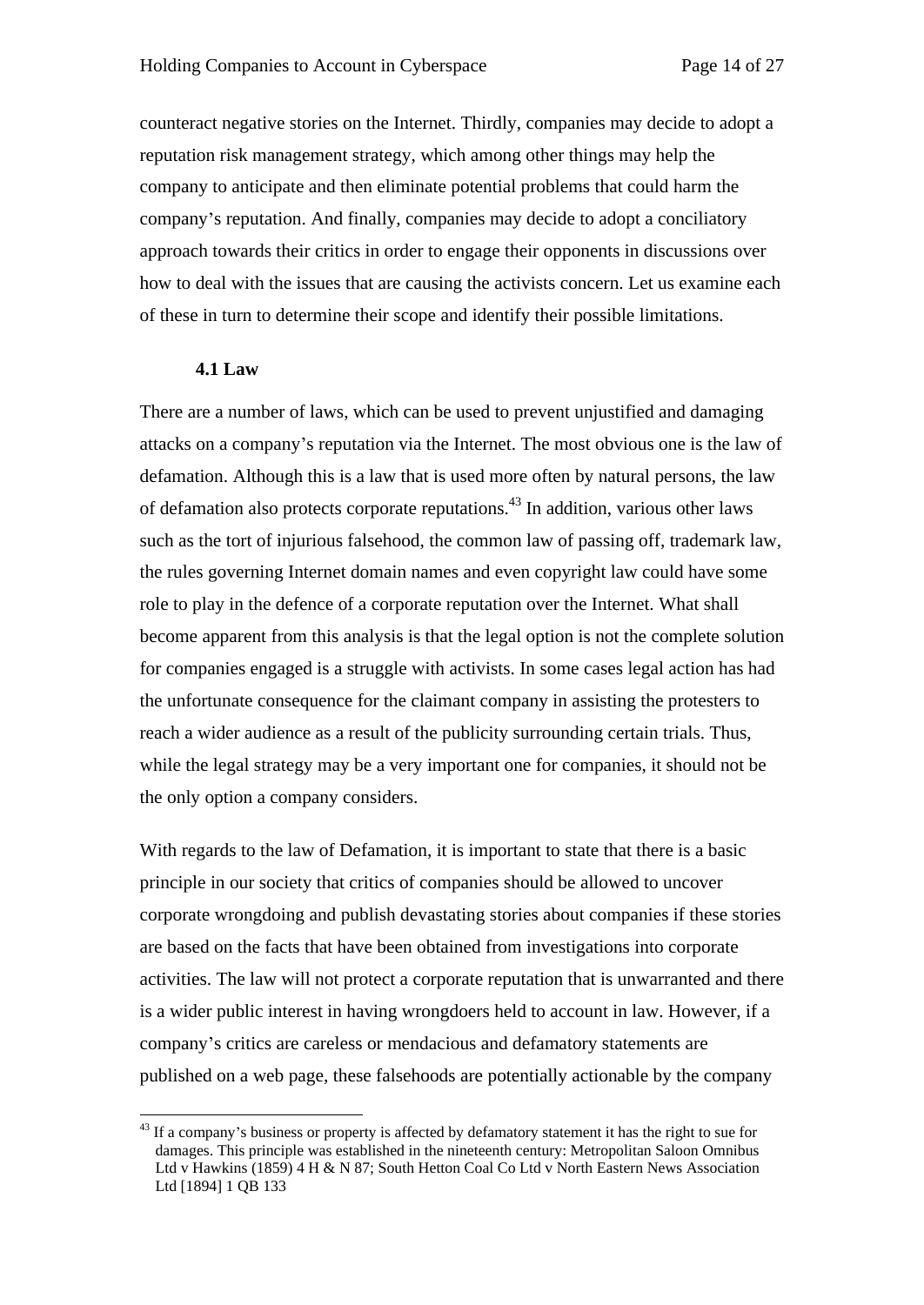in any jurisdiction in the world where the company has a presence. This exposes the defamer to a range of legal liabilities ranging from criminal actions in some jurisdictions<sup>44</sup> to claims for financial compensations in most other jurisdictions. England is a popular jurisdiction for companies seeking to sue for defamation because the English law of defamation is "claimant-friendly" in terms of *(inter alia)* the scope of the law, the evidential burden placed upon defendants and the limited range of defences to a defamation action in England. The other great attraction of the English law of defamation is that the financial compensation for the successful claimant can be very high indeed.

In England, the tort of defamation is defined as "the publication of a statement which reflects on a person's reputation and tends to lower him in the estimation of rightthinking members of society generally, or tends to make them shun or avoid him. $145$ Written statements about a company that are untrue and damaging to the corporate reputation, which appear on a web page would come within this definition.

The person making the defamatory statement would liable to pay financial compensation to the company and because English law libel awards can be large, this law may act as a deterrent to some would-be defamers. However, there are a number of problems associated with pursuing this remedy. If the defamatory statement was composed in another country and published on a foreign ISP the case is likely to long and expensive as a result of its probable complexity involving "a mixture of publication, burden of proof, jurisdiction and discretion of the courts<sup>346</sup> Another possible problem is ascertaining the identity of the author of the defamation. The author may go to some lengths to remain anonymous by, for example, posting the material on the web from an Internet café using a false identity. This could make it difficult for the company to trace the author. Professor Lloyd in the latest edition of his book, "*Information Technology Law*<sup>",47</sup> lists a number of other situations where it can be difficult to trace the true author of a defamatory statement. The true author

<sup>&</sup>lt;sup>44</sup> Ian J Lloyd: "Information Technology Law" (Fourth Edition) Oxford, OUP 2004at page 686. The author notes that in Germany, defamation is primarily a criminal law issue, while the authors, W. V. H. Rogers: "Winfield & Jolowicz on Tort" (Fourteenth edition) London, Sweet & Maxwell 1994 at

page 312 noted that Brazilian defamation law was criminal only.<br>
<sup>45</sup> W. V. H. Rogers: "Winfield & Jolowicz on Tort" (Fourteenth edition) London, Sweet & Maxwell<br>
1994 at page 312 1994 at page 312

 $^{46}$  G J H Smith (Ed): "Internet Law and Regulation" London, FT Law and Tax, 1996 at page 45

<sup>&</sup>lt;sup>47</sup> Ian J Lloyd: "Information Technology Law" (Fourth Edition) Oxford, OUP 2004, see chapter 31 on Defamation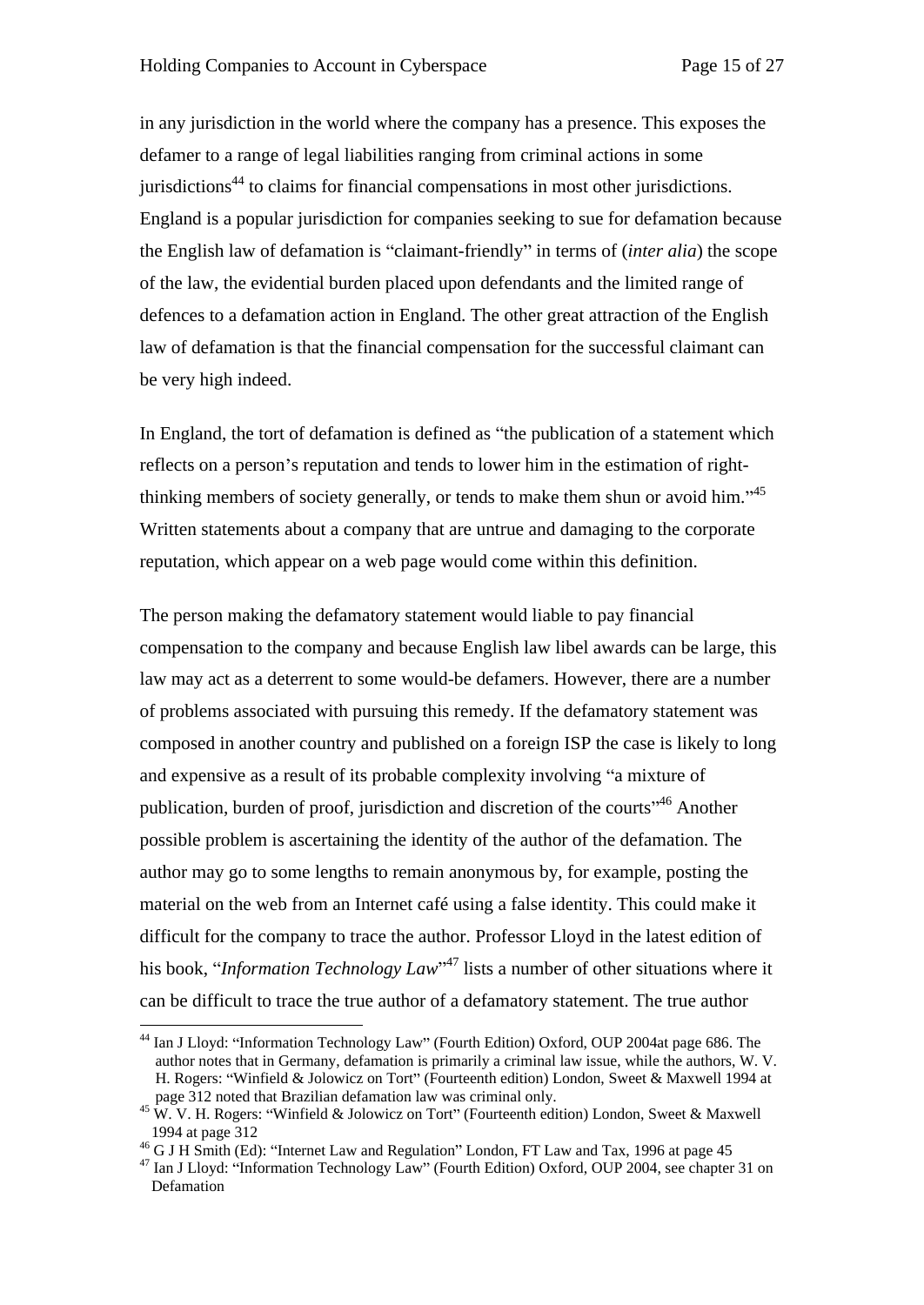might use another person's ISP account (without the knowledge of that person) to post the defamatory message and avoid detection as happened in the case of *Stratton Oakmont v Prodigy* (1995).<sup>48</sup> An author may also impersonate another individual in on a web page or email in order to deceive the company.49 Finally, there are technical facilitates available to assist users who would wish to remain unidentifiable. Professor Lloyd gives the example of an author using an anonymous remailing service where service strips out the details of the original author and forwards the message to the addressee without identifying the author. The only way for the company to find out the identity of the author would be to obtain the cooperation of the operator of the facility, but this may be difficult if, as is often the case the remailing operator is based in another jurisdiction.<sup>50</sup> Even if a service provider is willing to assist a company with the identification of an anonymous poster, that cooperation could be limited by the data protection legislation. In the case of *Totalise v Motley Fool Ltd*  $(2001)^{51}$ , the service provider refused to provide a company with the identity of an anonymous contributor to a bulletin board because it would cause the service provider to breach both its own contractual terms (which, *inter alia*, promised the users of the service confidentially) and the provisions of the Data Protection Act 1998. Although the court, in this case ordered that the relevant information be handed over to the company to identify the author of the defamatory statement, the Court of Appeal recognised that privacy issues do have a role to play and that service providers are not required to hand over person data automatically following a request from a company alleging defamation.<sup>52</sup>

Another limitation of using the law of defamation is that the defendant could be a "man of straw" (i.e. he may lack the financial resources to pay the damages awarded by the court). Worst still, the defendant may not only be impecunious but determined to use the court to publicise more widely his or her allegations against the company through the possible mass media coverage of the trial. The so-called "McLibel" trial where the fast food giant McDonald's sued two unemployed activists, illustrates the point that a (partial) victory in court may ultimately fail to protect the company's

 <sup>48</sup> ibid, p 689. Stratton Oakmont v Prodigy (1995) 195 NY Misc LEXIS 229

<sup>&</sup>lt;sup>49</sup> ibid, p689, Lloyd notes that the it is now possible to forge email messages <sup>50</sup> ibid, p689<br><sup>50</sup> [2001] EWCA Civ 1897

<sup>&</sup>lt;sup>51</sup> [2001] EWCA Civ 1897

<sup>52</sup> Lloyd, p689-690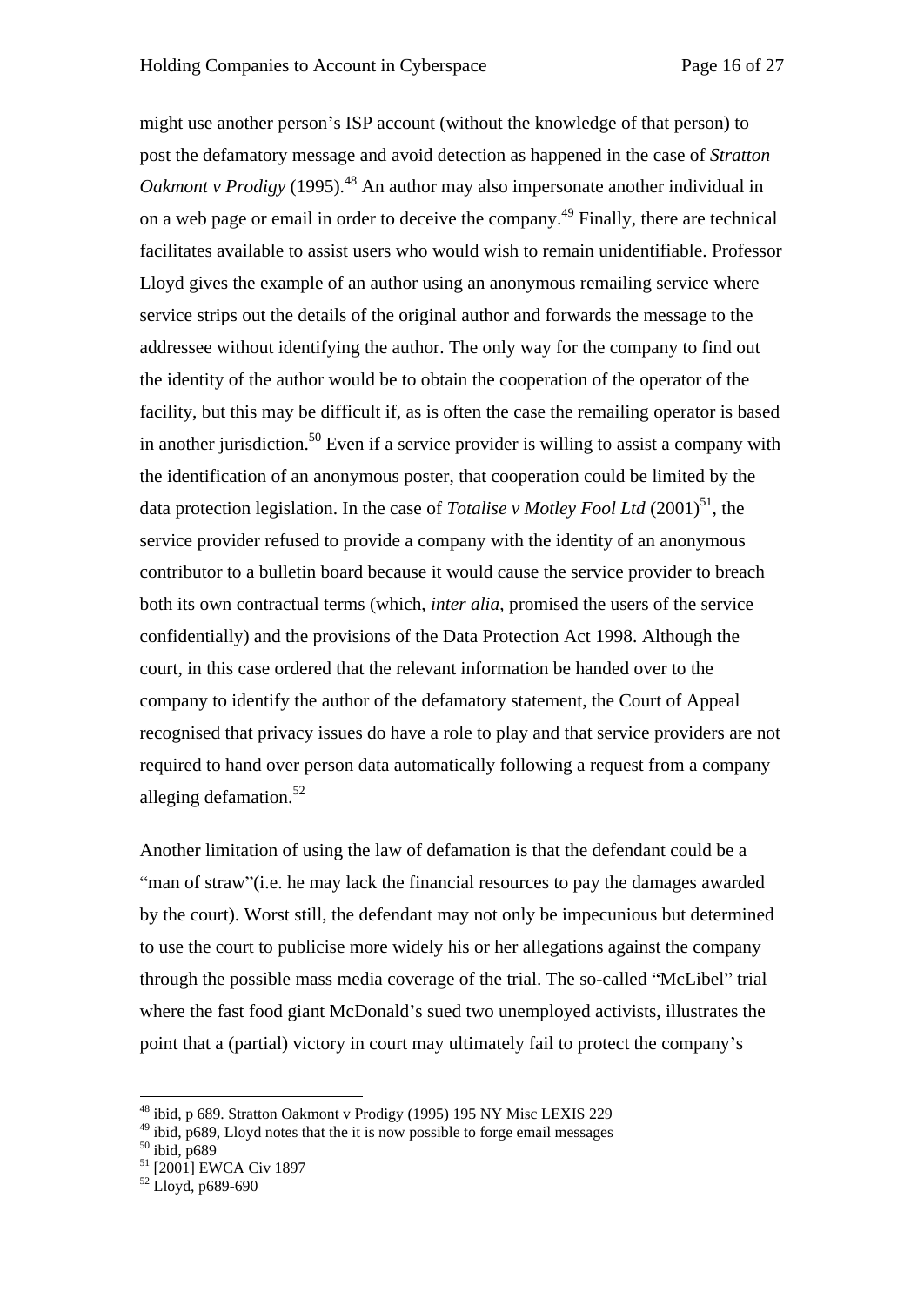reputation. In the McLibel case<sup>53</sup> the media interest in the allegations made by the defendants about McDonald's operations generated a great deal of bad publicity for the company. It also made the company a target for anti-capitalists and environmentalists to attack via the Internet. The McSpotlight website<sup>54</sup> detailing stories about the Company became a popular site as a result of the protracted court case and it continues to generate bad press for the Company to this day.

The other, perhaps more promising route for the company seeking to protect its reputation is to use the law of defamation against the Internet Service Provider. This is possible because the English law of libel allows the claimant to sue not only the author of a defamatory statement, but also anyone who disseminates the libel. As Professor Rogers points out, "every repetition of the defamatory statement is a fresh publication and creates a fresh cause of action the publisher of the defamation<sup>55</sup>. For 55. For an ISP based in Britain, this rule could it expose it to greater risks that would normally be the case for the print media. Under the Limitation Act 1980, section 4A actions for defamation must be commenced within one year of the publication of the disputed statement. However, in the context of a publication of a defamatory statement online, the case of *Loutchansky v Times Newspapers Ltd* (2001)<sup>56</sup> has established that there is a new publication of the defamation each time a reader accesses the site and therefore a new cause of action with its own limitation period.

This exposes the ISP to the risk of defamation claims for an indeterminate period of time, if the offending material is archived and not completely withdrawn from the site<sup>57</sup>. This rule and the high level of damages an ISP may have to pay out in settlement of a successful claim has made ISP extremely anxious about their exposure to claims and has heightened their desire to minimise this risk, wherever this is possible.

<sup>&</sup>lt;sup>53</sup> See also <u>http://www.mcspotlight.org/case/index.html</u> for further information about the litigation from the point of view of the defendants.<br><sup>54</sup> http://www.mcspotlight.org/

<sup>&</sup>lt;sup>54</sup> http:/[/www.mcspotlight.org/](http://www.mcspotlight.org/)<br><sup>54</sup> http://www.mcspotlight.org/<br><sup>55</sup> W. V. H. Rogers: "Winfield & Jolowicz on Tort" (Fourteenth edition) London, Sweet & Maxwell 1994 at page 337

<sup>56 [2001]</sup> EWCA Civ 1805

 $^{56}$  [2001] EWCA Civ 1805<br> $^{56}$  [2001] EWCA Civ 1805<br> $^{57}$  This would be different under American law, which has a single publication rule, which establishes that the cause of action arises at the time of the first publication of the defamation and will expire at the end of the limitation period.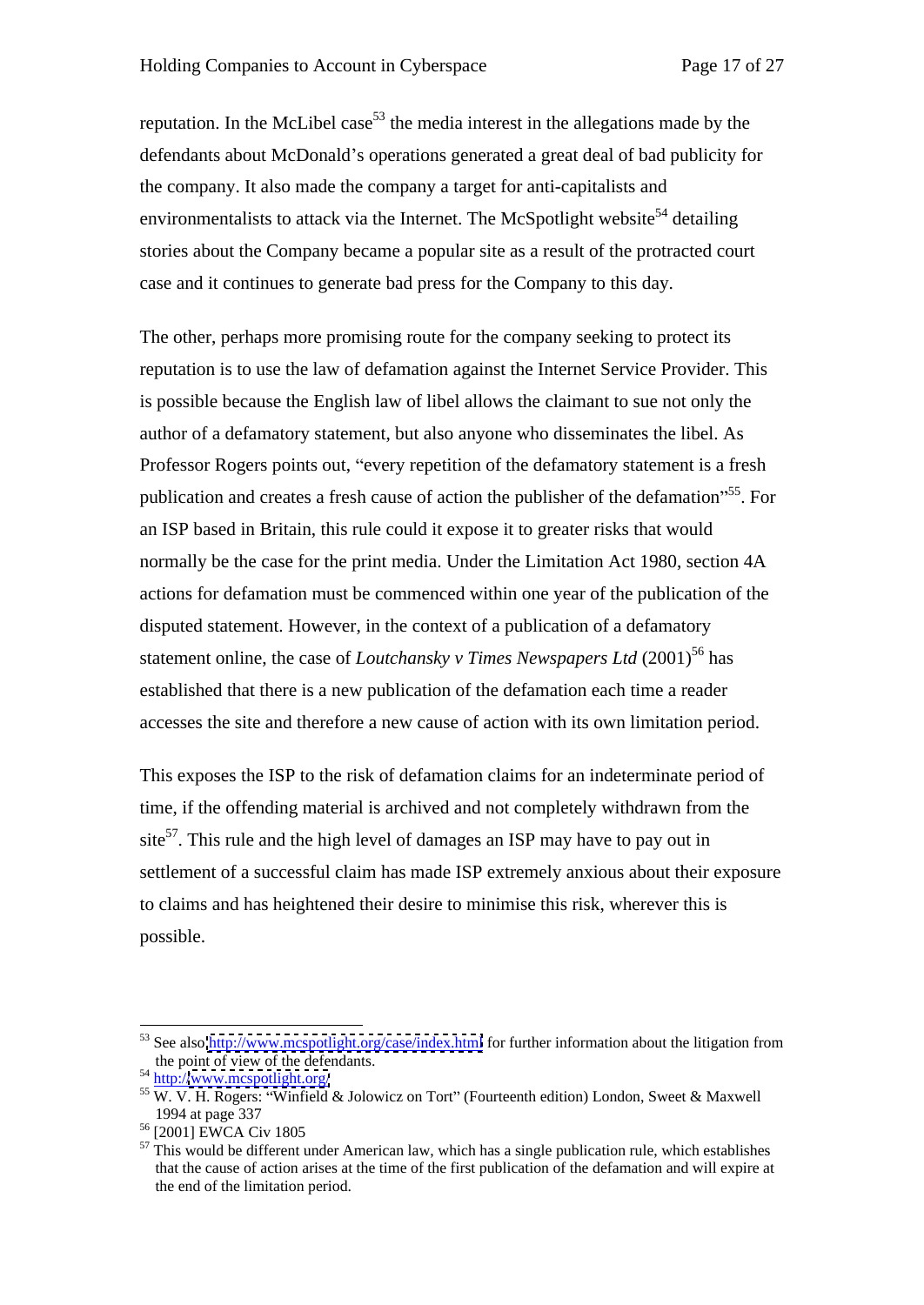The vulnerability of the ISPs to claims is further demonstrated by the limited scope of the defences available to them under the Law of Defamation in England. Although the ISP could claim the statutory defence of innocent dissemination under section 1(2) of the Defamation Act 1996, this defence could be easily and effectively undermined by a company informing the ISP that the server is hosting a site that contains defamatory material about the complainant. This will put the ISP in an invidious position. If the ISP refuses to remove the material or is slow to remove the offending material (perhaps because it wishes to investigate the complaint to see if it is justified) the ISP could find itself liable in defamation (*Godfrey v Demon*).58 As a result of this case a number of ISPs in the UK have decided that the safest thing to do in terms of avoiding liability under the law of defamation is to adopt a policy of withdrawing material from their servers where someone alleges that it is defamatory.<sup>59</sup> Therefore companies seeking to defend their reputations have come to realise that the ISPs, at least in the UK, are soft targets. However, ISPs outside the UK may not necessarily feel so intimidated into withdrawing an alleged libel merely at the request of a company with an international reputation seeking to use the English law of Defamation. In the case of *Tenikoff v Matusevitch* 60a US court refused to enforce the damages awarded to a British claimant who successfully sued an American citizen on the grounds that the grounds that "the cause of action on which the judgment [was] based [was] repugnant to the public policy of the State<sup> $,61$ </sup>. The possibility that a foreign court may not enforce an English defamation damages award may provide an incentive for activists who write critical comments about companies and are concerned about the threat of defamation actions against themselves and their ISPs to seek ISP outside the UK.

## 4.1.1 Injurious falsehood claims

The tort of injurious falsehood  $^{62}$  protects the corporate interest in goodwill and economic reputation. To some extent it overlaps with the tort of defamation. The key interest being protected by this tort is the financial prospects of the business, rather than its reputation as such. A defendant is liable for injurious falsehoods if he

 <sup>58 [1999]</sup> EMLR 542

 $59$  Lloyd op cit, p695

 $^{60}$  702 A 2d 230 (1997)<br><sup>61</sup> Lloyd op cit p 703

 $62$  Also referred to as malicious falsehood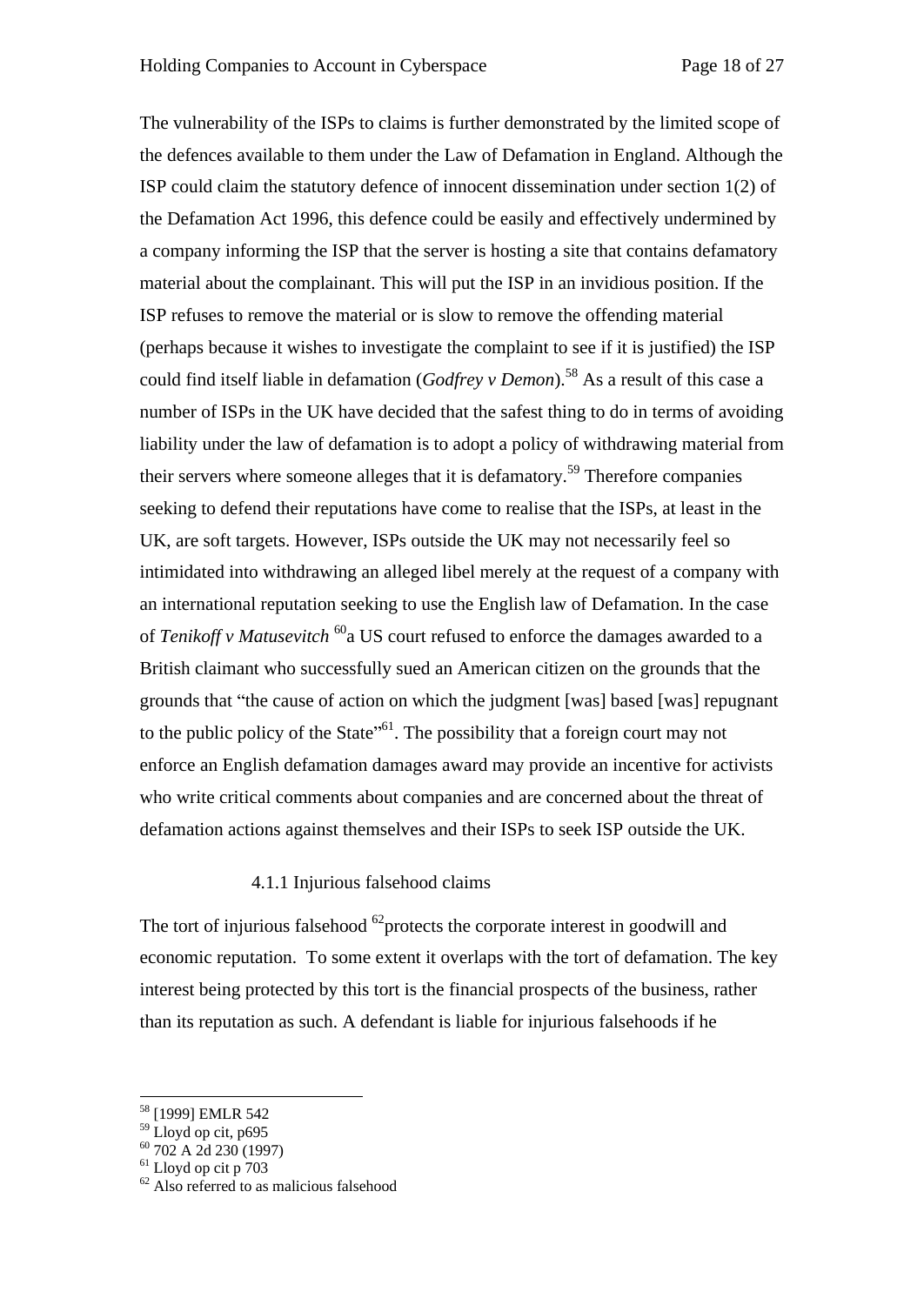intentionally harms the claimant's business by telling untruths, $63$  for example by maliciously disparaging the quality of the company's goods, or claiming that the working methods of a company are "inadequate" when this is factually not the case. <sup>64</sup>

To succeed in the claim, a company must prove four things: that the defendant's statement about the company or its property is untrue; $65$  that the statement was published to third parties (with the effect that these parties may be deterred from contracting with the company); that the defendant was motivated by malice when he made the statement, and that the false statement caused the claimant a pecuniary loss.

Provided the company has the facts and figures to disprove the claims made by the defendant, it may be easier for the company to make a successful claim against the defendant if the injurious statements are made on the Internet. An injurious falsehood published on the Internet may expose the defendant to extensive liability, as the defendant will be liable for any re-publication of the falsehood, which is the natural and probable result of the original publication.<sup>66</sup> The claimant will not have to prove special damages in terms of the company's pecuniary loss because the falsehood is displayed on the Internet. The statutory rule is that "if the words upon which the action is founded are calculated to cause pecuniary damage to the plaintiff and are published in writing or other permanent form" then general damages may be awarded.<sup>67</sup> Potentially the most difficult issue for the claimant is the requirement to prove malice.<sup>68</sup> The key test is that the statement is not only false and injurious, but it is made in bad faith.<sup>69</sup> This element of bad faith may be proved in a number of ways.

For example, if the claimant can show that the defendant made the statement knowing it was false<sup>70</sup>, or that he made it recklessly, unconcerned whether the statement was true or false, then the burden of proof is discharged. Thus, the tort of injurious falsehood may offer the company claimant a significant weapon to defend the

 $63$  "An action will lie for written or oral falsehoods ...where they are maliciously published; where they are calculated in the ordinary course of things to produce, and where they do produce actual

damage..." Ratcliffe v Evans [1892] 2 QB 524 at 527  $^{64}$  London Ferro-Concrete Ltd v Justicz (1951) 68 RPC 261

<sup>65</sup> Royal Baking Powder Co v Wright, Crossley & Co (1900) 18 RPC 95 at p99

<sup>66</sup> Cellactite & British Uralite v H H Robertson & Co (1957) Times, 23 July

<sup>&</sup>lt;sup>67</sup> This statutory rule was first introduced by section 3 of the Defamation Act 1952<sup>68</sup> Loudon v Ryder (No 2) [1953] Ch 423

 $^{68}$  Loudon v Ryder (No 2) [1953] Ch 423<br> $^{69}$  Halsey v Brotherhood (1881) 19 Ch D 386 at 388

 $70$  Wilts United Dairies Ltd v Thomas Robinson, Sons & Co Ltd [1957] RPC 220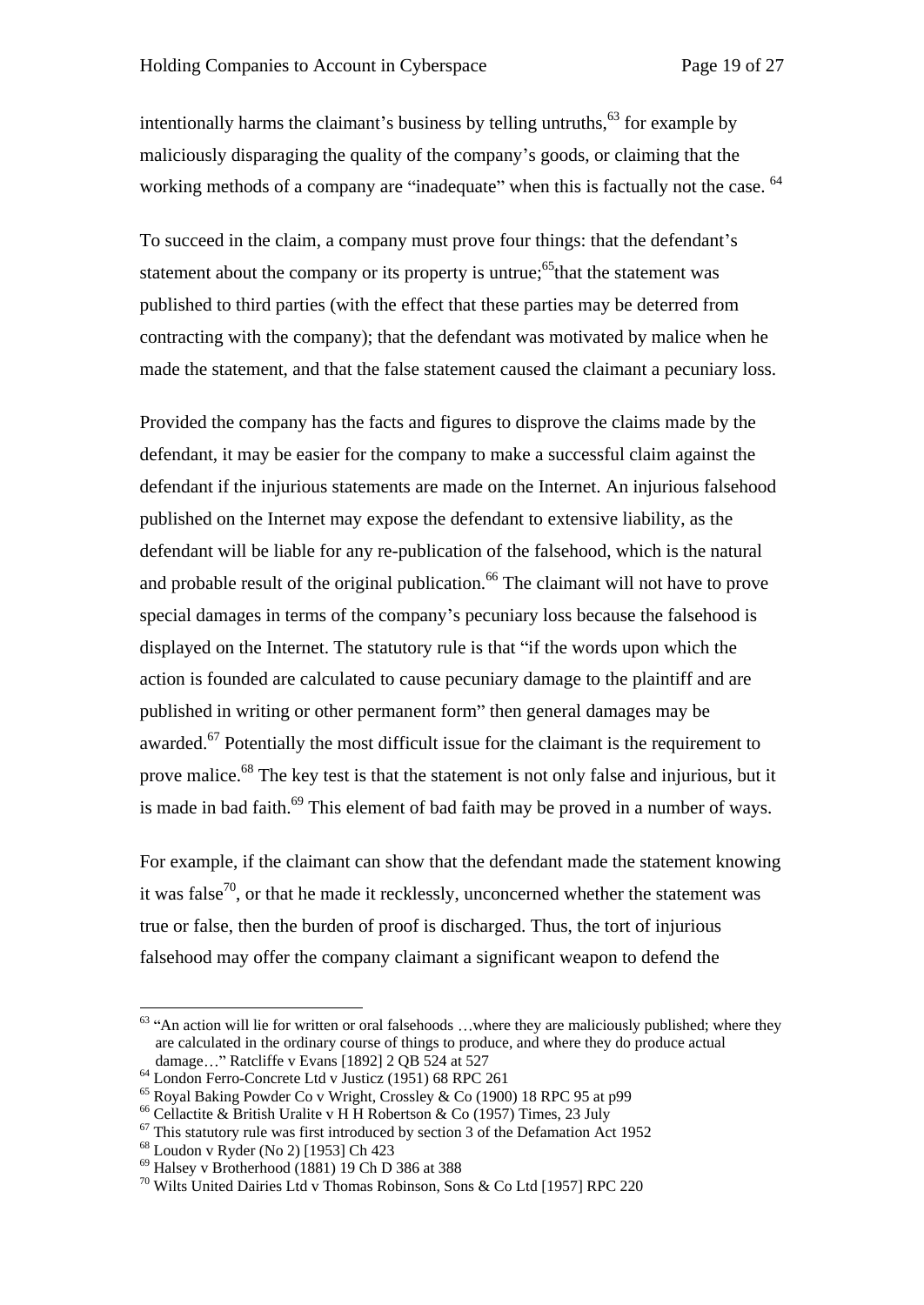company's financial interests from verbal attacks on the Internet, provided that the author of the falsehoods can be found and there are no jurisdictional and enforcement problems.

4.1.2 Parody and Sucks.com sites

Companies may also be troubled by the existence of sites that ridicule or disparage the company s image. These are known respectively as parody sites and sucks.com sites.<sup>71</sup> As a first line of attack, aggrieved companies might be tempted to consider using trademark law or the common law of passing off to have the domain names of these removed from the register of domain names. The use of these laws has worked fairly well in relation to rival businesses that have tried to cash in on the goodwill and high reputation for quality product or services that a company has achieved. They have also worked effectively against cyber-squatters<sup>72</sup> where the possibility of providing a domain name that was the same name as an existing business with a good commercial reputation could be restrained on the grounds that the person who registered the disputed name were "equipped with or intending to equip another with an instrument of fraud" (BT, Virgin, Marks & Spencer plc (and others) v One in a *Million* case)<sup>73</sup>. Furthermore, an individual has used the law of passing off (somewhat controversially<sup>74</sup>) to exclude others from using her name on Internet domain names without her agreement. This possibility was established in the WIPO Administrative Panel decision in the case of *Jeanette Winterson v Mark Hogarth*.75 However, it may be unlikely that a company will be able to challenge successfully those parody domain names and "sucks.com" domain names under either of these particular laws.

This may be the case because the authors of those domain names are not trying to engage in trade of any sort and so will probably fall outside the scope of trade marks law and the law of passing off. Such a result would be in accord with the principle purpose behind these particular laws, which is to prevent unfair competition by rival

<sup>&</sup>lt;sup>71</sup> Paul Todd: "E-Commerce Law" London, Cavendish, 2005 at page 27

 $72$  C. Colston "Passing off: the right solution to domain name disputes?" [2000] LMCLQ 523, at p526-527

<sup>73 [1998] 4</sup> All ER 476 at 493

 $74$  Catherine Colston criticises the decision as being an unreasonable extension of the application of the law of passing off where there was no actual trading interest at stake. See C. Colston: "Passing off: the right solution to domain name disputes?" [2000] LMCLQ 523, at p534-535

 $^{75}$  <http://arbiter.wipo.int/domains/decisions/html/2000/d2000-0235.html>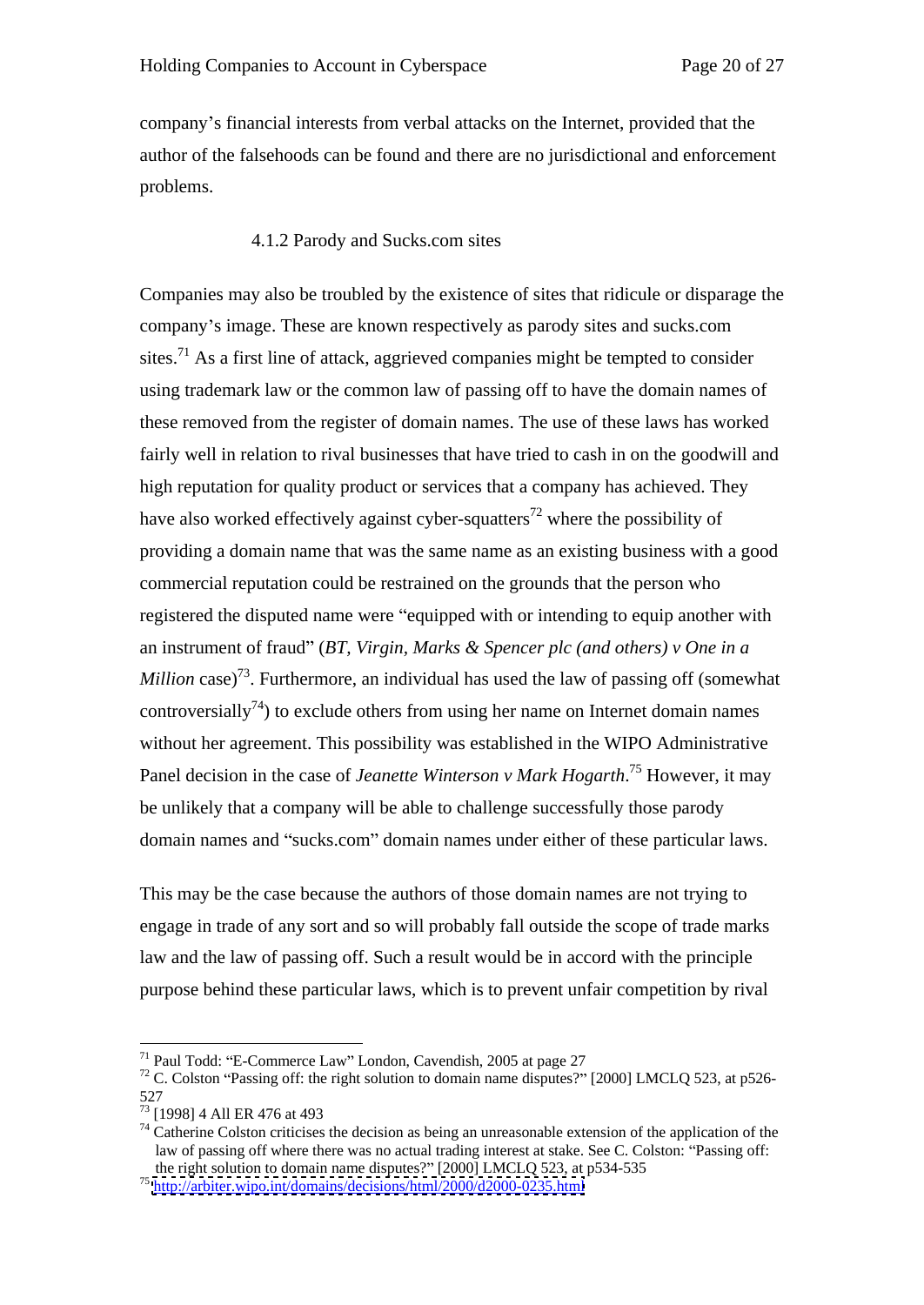traders. Besides, even if the company were to be successful in using these laws to remove the offending domain name of a parody or "sucks" site, the authors of these offending could simply rename their sites and attack the company of their choice and be confident that when an Internet user types in the company's name on a Google search, the sites that attack the company's reputation will be listed.<sup>76</sup>

Using trademark law and the law of passing off to attack the content of parody and sucks.com sites is another possibility for companies. Normally, if a parody or satire works well the audience will know that it is an attempt to poke fun at a company's goods or services. Consequently, there is little chance that the audience will think that the site is designed to steal their custom from the ridiculed company. Therefore a passing off claim will often fail in these cases.77 Indeed, it is rare for a successful passing off claim to be made against a satirist.<sup>78</sup> Where a satirist was sued successfully under the law of passing off was in the case of *Clark v Associated Newspapers*.<sup>79</sup> In that case a newspaper published a satirical column called the "Alan" Clark Secret Diaries". The column bore the famous diarist's photograph and name and although the column also stated that this was how "Peter Bradshaw imagines how the great diarist might record" events, the judge held that on the evidence presented by Clark, it was likely that a substantial number of readers of the newspaper may have been misled about the true authorship of the column, therefore a deceptive misrepresentation amounting to a passing off had occurred. However, once again, the precedent value of this case might be in doubt in the normal parody site on the Internet. Most of these sites are run on a non-profit basis and provided the defendant was not involved in commerce, this law is not likely to apply. Similarly, actions against parody sites and sucks.com sites for infringement of a trade mark law under sections 10 (1) to (3) of the 1994 Trade Marks Act are likely to fail on the grounds that in order to infringe the mark must have been used in the course of trading.

Finally, companies might be tempted to use the law of copyright and the law on confidentiality either to prevent the publication of internal company documents on

 $76$  for example by typing in McDonalds in a Goggle search, the McSpotlight site is listed along with the official Company web site. Similarly a search for Walmart will show the "walmartsucks" site http://www.walmartsucks.org/

 $\frac{m_{11}}{27}$  See Miss World v James St Productions [1981] FSR 309

 $78$  See M. Spence "Intellectual Property and the Problem of Parody" (1998) 114 LQR 594

<sup>79</sup> Clark v Associated Newspapers [1998] RPC 261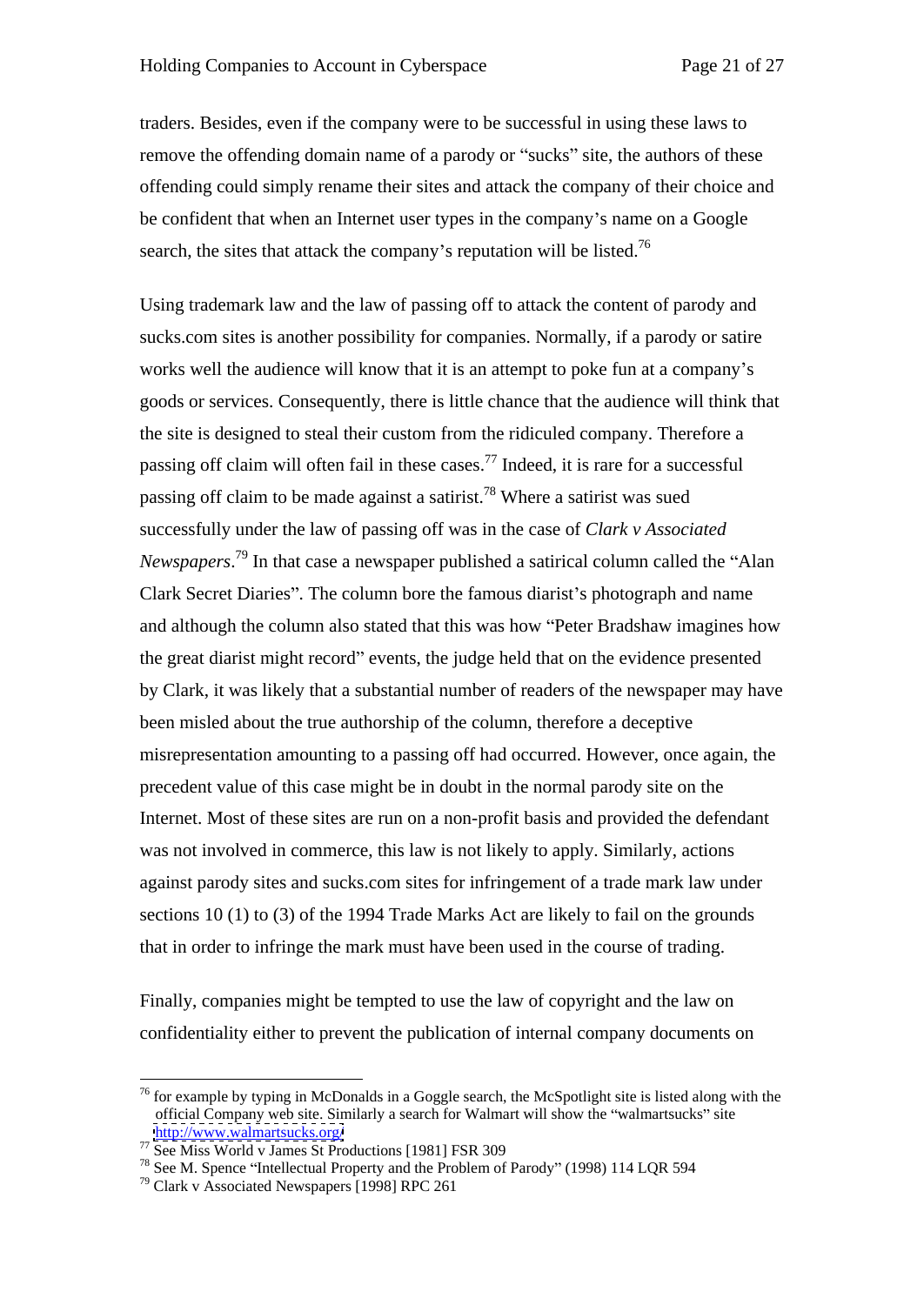web sites by means of an injunction, or to sue those responsible for the postings, especially if these documents reveal information which could harm the company's reputation. However, if the defendant can establish that it is in the public interest to have these documents revealed (e.g. because the documents reveal evidence of serious wrongdoing by the company) then the company's reputation will have to be reassessed in the light of those new facts.<sup>80</sup>

#### **4.2 Technological solutions?**

Companies can monitor the Internet for negative publicity and hostile sites, or hire specialist firms to do that job for them. Such monitoring can help the company to identify and address genuine consumer and stakeholders' concerns. It can also alert the company to any unjustified vilification of its name and give it the opportunity to counter these claims by presenting factual evidence that may support and legitimise the company's contested acts. Consultancy firms like Evolve24, Intelliseek and BuzzMetrics have the ability to find and analyse any blogs that attack the reputations of individual companies. They can also provide an estimate of the seriousness of the threat.<sup>81</sup> Other consultancy firms are able to offer crisis management systems that utilise blogs. CooperKatz, the public relations firm can advise firms on how to set up a "lockbox blog". This is a site that is hidden behind an Internet firewall, which typically contains corporate statements, pre-packaged information and video clips that have been designed to address foreseeable (but perhaps not likely) problems that could generate bad publicity for the company. This lockbox could be opened and released very quickly on to the Internet to assuage public concerns in the immediate aftermath of a crisis. $^{82}$ 

Partly as a pre-emptive measure to boost the company's reputation and partly as a marketing tool, some companies such as Dyson, Telewest and Sony have been sponsoring blogs. These blogs are created with the aim of reaching new customers and strengthening the links with existing customers. They also serve to promote positive views about the companies' products or services.<sup>83</sup> To increase their credibility in the eyes of potential customers, a few companies have been prepared to

<sup>80</sup> Cambridge Nutrition Ltd v BBC [1990] 3 All ER 241

<sup>&</sup>lt;sup>81</sup> The Economist: "The blog in the corporate machine"  $11^{th}$  February 2006, page 65<sup>82</sup> ibid. p66  $th$  February 2006, page 65

 $82$  ibid, p66

 $83$  Financial Times: "Brands enter the blogosphere"  $20<sup>th</sup>$  December 2005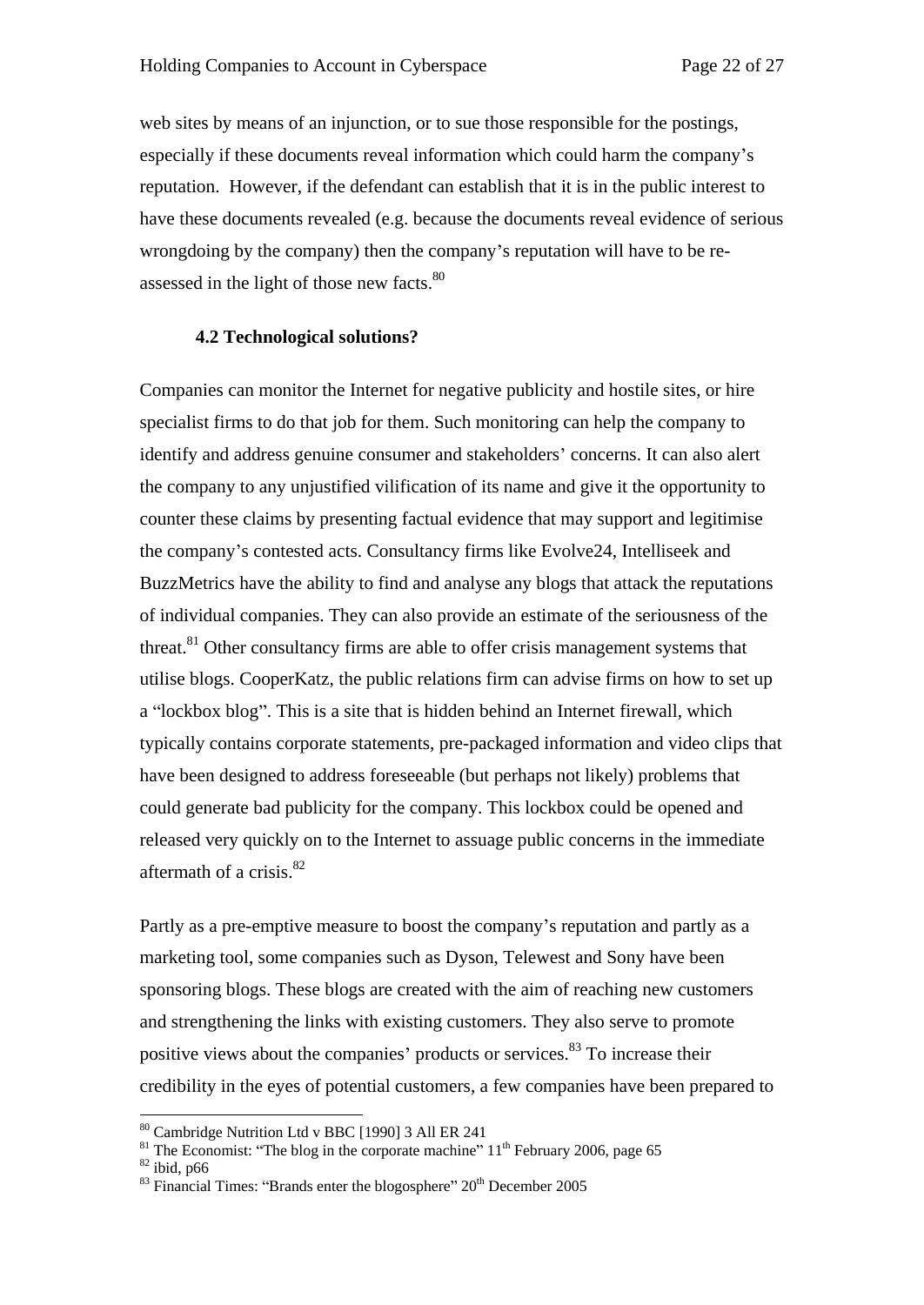allow some criticism of their products or services to be posted on their corporate blogs, or their employees' blogs in order to demonstrate that the company is a responsive company, ready to accept criticism and equally ready to remedy any problems brought to its attention concerning its products or services. By listening to their stakeholders, these companies hope to engender more loyalty and develop a more solid long-term relationship with their customers, not only to lay the foundations of future success<sup>84</sup>, but also to provide the brand with a degree of public goodwill that may help them survive any future attacks on their corporate reputations.

#### **4.3 The management of the risks to reputation**

As Neef has pointed out "in many ways companies have a lot more to lose today than even 10 years ago, simply because the potential for being caught and exposed, by activists, lawyers, government agencies and the media, is greater than ever before."<sup>85</sup> Therefore, companies need to be proactive in the management of risks to their reputations. There are a number of risk management specialists who have written books on the subject, setting out various frameworks for reputation risk management<sup>86</sup>. These may vary in their details, but an overall pattern of recommendations does emerge which could be regarded as a common core of the subject. All recognise that reputation is built upon perception and that perception is vulnerable to real and imaginary threats $^{87}$ . The goal of a reputation risk management system is to identify and prevent the avoidable threats and control and minimise the unavoidable threats. The first essential step in creating a risk management system is to create a team of managers with the task of focusing on risk management and prevention. This coordinating team needs to have the full backing of the board so that it has power within the organisation to impose the controls necessary to achieve their goals. The first task of the risk managers is to identify the threats to the company's

<sup>&</sup>lt;sup>84</sup> Financial Times: "Who's afraid of the big bad blog?"  $4<sup>th</sup>$  November 2005 <sup>85</sup> Dale Neef "Introduction" page vii  $th$  November 2005

<sup>&</sup>lt;sup>86</sup> For example, Peter Sheldon Green: "Reputation Risk Management" London, Financial Times/ Pitman Publishing Co 1992, Adam Jolly: "Managing Corporate Reputations" London, Kogan Page, 2001; Gary Davies: "Corporate Reputation and Competitiveness" London, Routledge, 2002; Dale Neef "Managing Corporate Reputation and Risk" Boston Mass, Butterworth Heinemann 2003; Judy Larkin: "Strategic Reputation Risk Management" Houndmills, Palgrave MacMillan, 2003: Charles A Fishkin: "The Shape of Risk: A New Look at Risk Management" Houndmills, Palgrave MacMillan, 2006

<sup>&</sup>lt;sup>87</sup> For example see Judy Larkin op cit for a sustained analysis of this phenomenon in chapter 3 on "perception or reality? A risky business"  $p$  86 to 120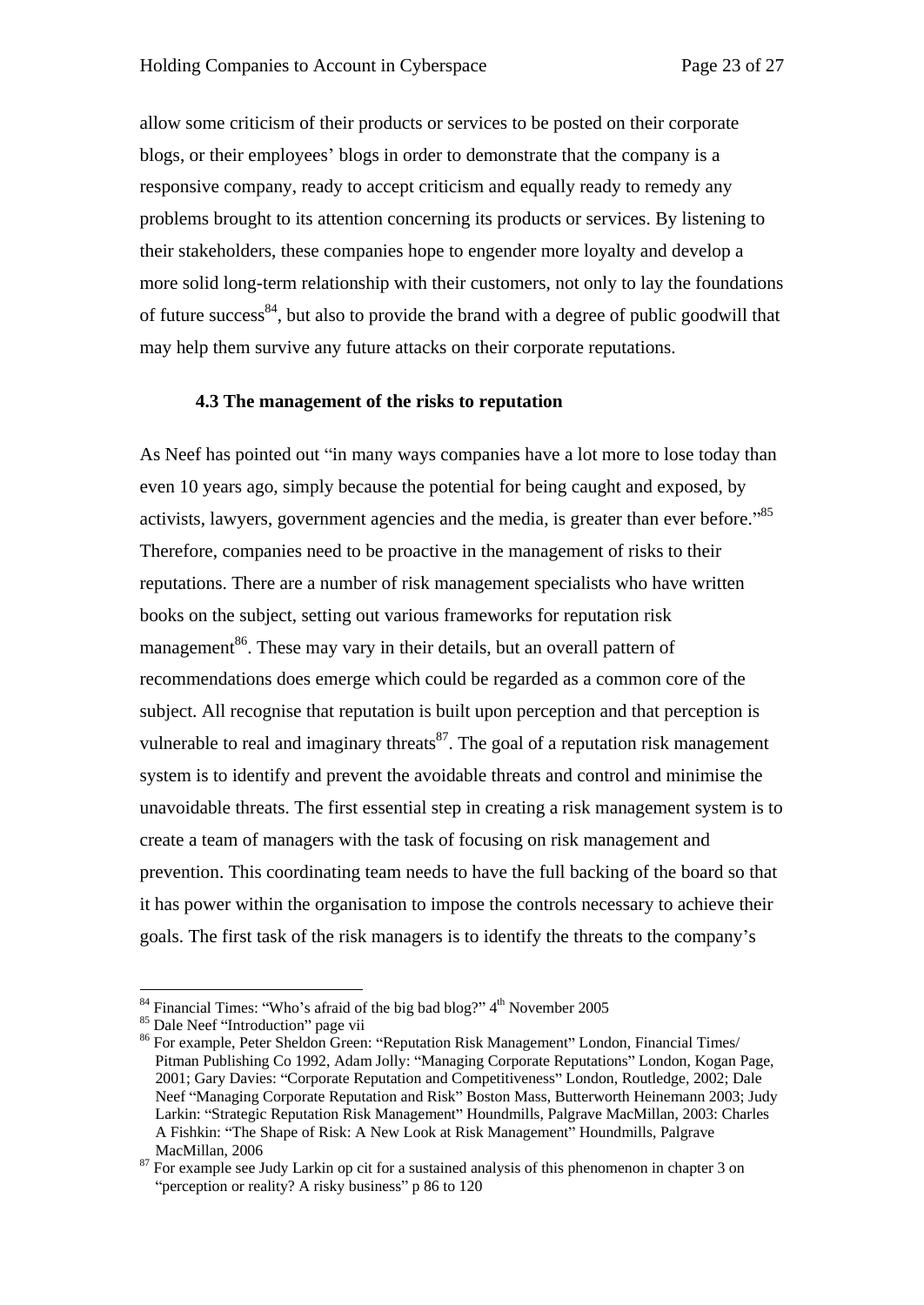reputation from within the organisation and from outside the organisation. Then the task is to assess those risks by estimating their probability and their likely effect on the organisation's good name. Clearly, those threats that are very likely to occur and are likely to cause grave damage to the organisation are the ones that must be eliminated or at least minimised as a priority. Risk avoidance and reduction methods must be put in place for the other perceived threats to the company's reputation, especially for the low probability but high cost threats that could cause a crisis for the company. This usually involves further training for employees and the promotion of a culture where problems can be reported without the employees having to fear that the act of reporting a problem may incur the risk of the employee being discriminated against in any way. This "identify and fix" approach may be of limited value if it merely leads to a patched up system of governing behaviour and addressing known problems. For a more comprehensive approach to reputation risk management, advocates of the technique often suggest that the company should engage with the workforce to develop codes of conduct. It is recognised that an effective and comprehensive code of conduct can help to provide a framework for employee and management decision-making and control. The risk management experts also seem to agree that the reputation risk management procedures should be accommodated within the company's wider risk management programmes<sup>88</sup> as it may be complementary to, and overlap with other risk management systems such as financial risk management, health and safety risk management and the requirements of the Turnbull Report on the management of internal risks as part of the obligations of the Combined Code on Corporate Governance, as amended 2005.<sup>89</sup> Finally, the various authors suggest the creation of a detailed crisis management procedure so that if the worst case scenario happens, there will be an identifiable spokesperson ready to answer questions from the media or regulators about the crisis and there will be a

<sup>&</sup>lt;sup>88</sup> See Larkin, op cit, pages 20 -21 and Sheldon Green, op cit, Chapter 4 "The Bottom Line of Reputation Risk Management". In this chapter Sheldon Green outlines the financial case for adopting RRM. One of his observations is that a reasonable percentage of the cost of this programme might already be in place for it in most companies. This is because funds will have already been allocated to the reduction of many other types of business risks in the company and given the overlap between this form of risk management and reputation risk management, some of the costs of managing risks to reputation may have already been paid for.

The Turnbull Report sets out the best practice for the internal control of risk and was first published in 1999. It has now been amended. The directors of listed companies are now required to confirm in the annual report that they have dealt with (or are planning to deal with) any significant failings or weaknesses highlighted by the internal control system. For the new guidance see the "Internal Control: Revised Guidance for Directors on the Combined Code" available at [www.frc.org.uk/corporate/internalcontrol.cfm](http://www.frc.org.uk/corporate/internalcontrol.cfm)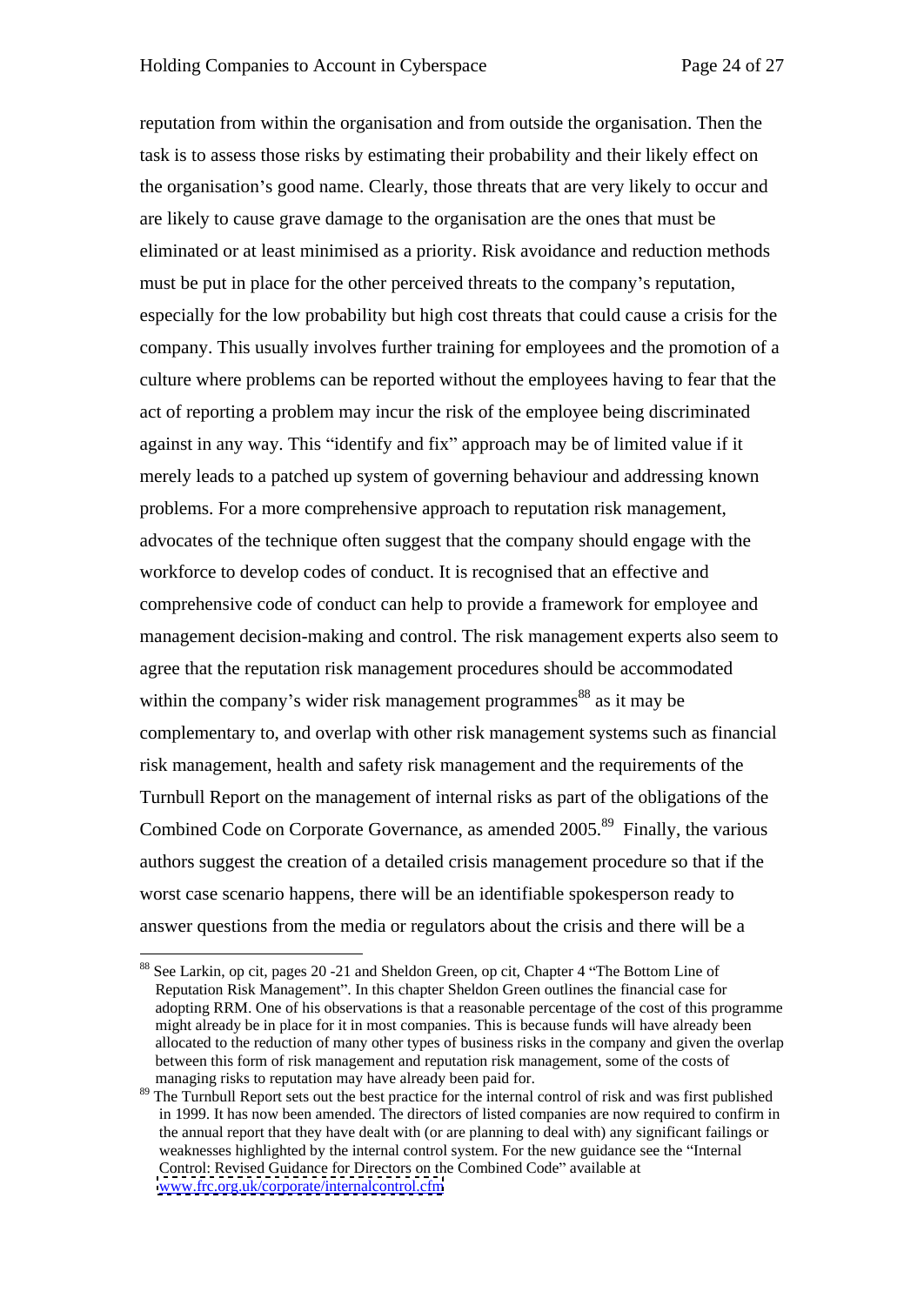systems for briefing all relevant top personnel about the problems and alerting a "trouble-shooting" team to find out and report on the causes of the problem and the measures that may be necessary to eliminate it, or at least minimise the damage the problem has caused. There would seem to be a consensus among the reputation risk management specialists that if a crisis does occur the preservation of the company's reputation will depend upon how far the company is perceived to have taken full and reasonable precautions to guard against the circumstances which threaten it; how effective the company has been in reacting to and minimising the damage caused, and how far the company is seen to be genuinely concerned about what has happened at a level beyond that of purely business considerations<sup>90</sup>. . A construction of the construction of the construction of the construction of the construction of the construction of the construction of the construction of the construction of the construction of the construction of th

#### **4.4 Engagement**

Companies might seek to limit the attacks upon their reputations and brands by engaging with their opponents. There are a number of possible advantages to be gained from this strategy. If the company invites opponents to help it draft corporate codes of conduct and it then acts in a manner that would meet the approval of its critics, this compromise would undermine the legitimacy of any further attacks on the company. Listening to, and acting upon, the legitimate concerns of the activists may even help the company to achieve better results as it may enhance the company's reputation among its customers. Some companies have found that if they are able to sustain a generally favourable public image, this could be of great value to the company in times of crisis (i.e. in so far as it may help the company to recover from the crisis more quickly than would otherwise be the case). $91$ 

Even if some of their critics refused to co-operate in drafting codes, this strategy could still be useful in splitting the opposition. A code drawn up by the company itself, which addresses at least some the critics' concerns, may mollify the moderates and reduce the momentum of the activists' campaign. Alternatively the company's offer to the activists to take part in drafting a code may have the effect of separating the moderates from radicals and the resulting corporate code might give the company

 <sup>90</sup> Sheldon Green, op cit, p171

<sup>&</sup>lt;sup>91</sup> See, for example the case of Johnson & Johnson which was a company that was able to recover very quickly from a major crisis largely because it had a good reputation and acted ethically in the immediate aftermath of the crisis in Dale Neef "Managing Corporate Reputation and Risk" Boston Mass, Butterworth Heinemann 2003, pp 111 to 112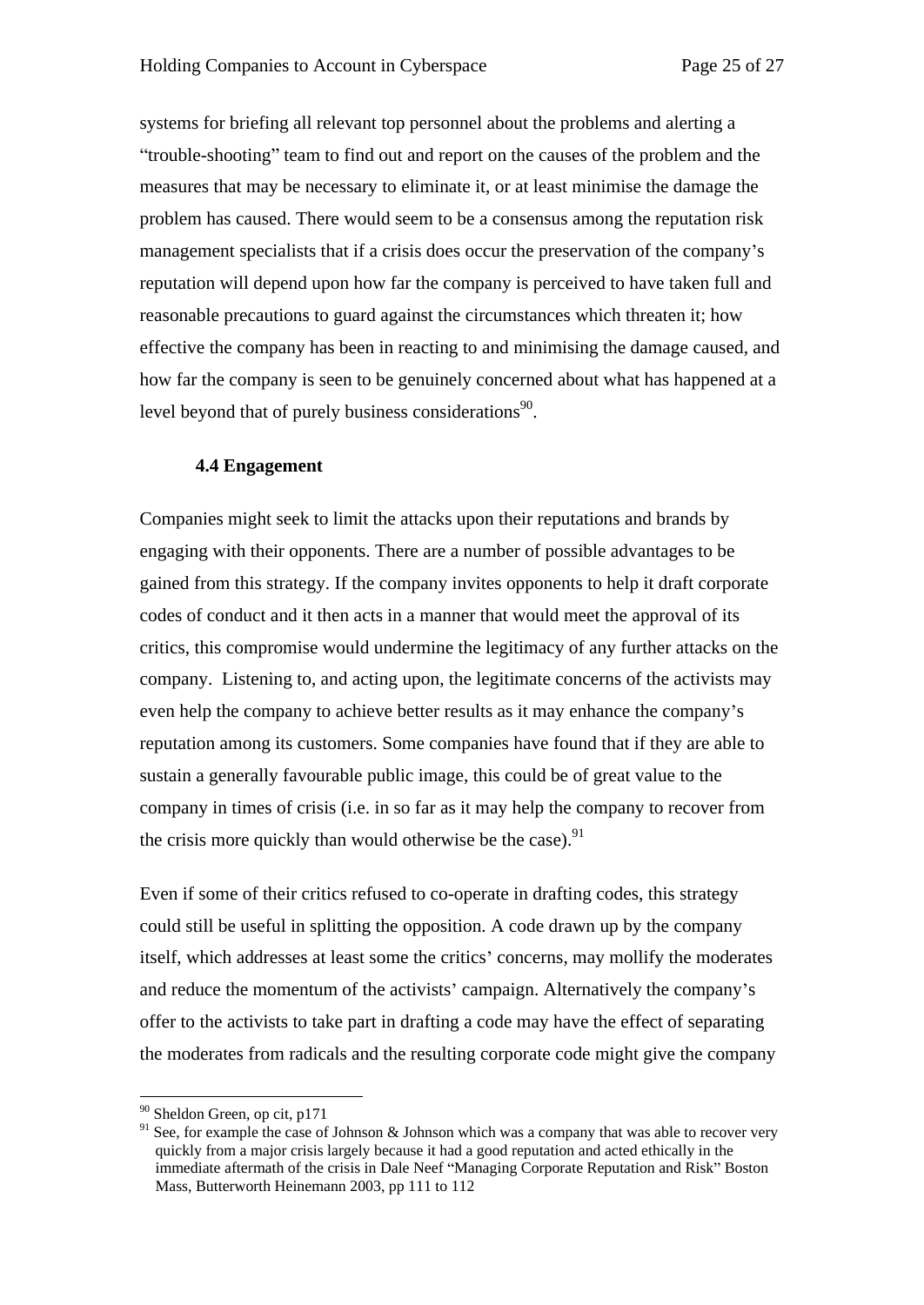more scope for discretion. The existence of a suitable code of conduct either drafted by the company itself or drafted in consultation with the activists could also help the company to avert the threat of regulation.

The main problem with this strategy from the company's point of view is the difficulty in persuading the activists to take part in the code-building project. Many activists might be sceptical about the good faith of the companies involved and may view the attempts at negotiation as a tactic to split the opposition.

However, if their opponents do take part in consultations over codes of conduct, there are dangers for the companies concerned. The resulting code might turn out to be tougher than the company had planned. There is also the problem that the activists will be more likely to scrutinise the company more closely after the introduction of the code in order to check that the company is complying with it, rather than simply using it as a public relations smokescreen behind which the company can carry on business as usual. If activists were to discover that a company, which has created its own code of ethical and environmental conduct, is not following its own rules of conduct, then the damage to the company's reputation could be worse than if the company had no code, because the company could be accused of being hypocritical, cynical and untrustworthy.

Thus if a company were to adopt this strategy of engagement and code building, it would need to be prepared to follow the resulting code.

## **5. Conclusions**

Activists who wish to attack the social, political, economic or environmental record of a company can now do so with greater ease and with greater effect by using the Internet. The Internet has enabled activists to change public opinion, build international coalitions, organise protests and boycotts and galvanise politicians into taking action, which sometimes results in regulation. Companies that have been the targets of the activists' campaigns have, in many cases, changed their behaviour, particular when the campaigns start to harm sales and profits and raise the spectre of possible regulation. However, it is clear that companies are not prepared to be passive victims in these attacks. In the early years of the Internet companies often turned to